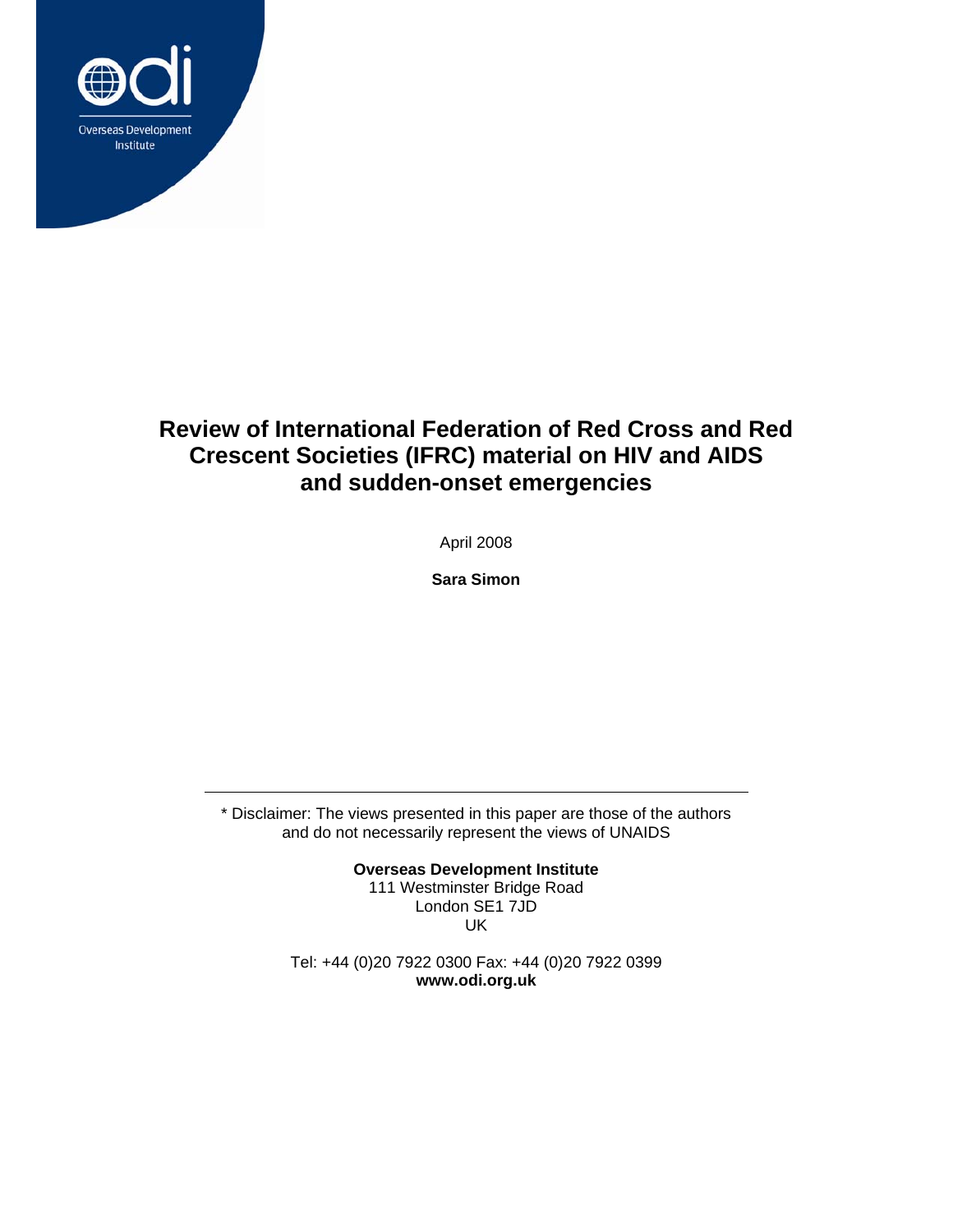# **Contents**

| 1.                              |  |  |
|---------------------------------|--|--|
| 11<br>1.2<br>1.3                |  |  |
| 2.                              |  |  |
| 2.1<br>2.2                      |  |  |
| 3 <sub>l</sub>                  |  |  |
| 3.1<br>3.2<br>3.3<br>3.4<br>3.5 |  |  |
| 4.                              |  |  |
| 4.1<br>4.2                      |  |  |
| $5 -$                           |  |  |
| 6.                              |  |  |
| $\mathbf{7}$                    |  |  |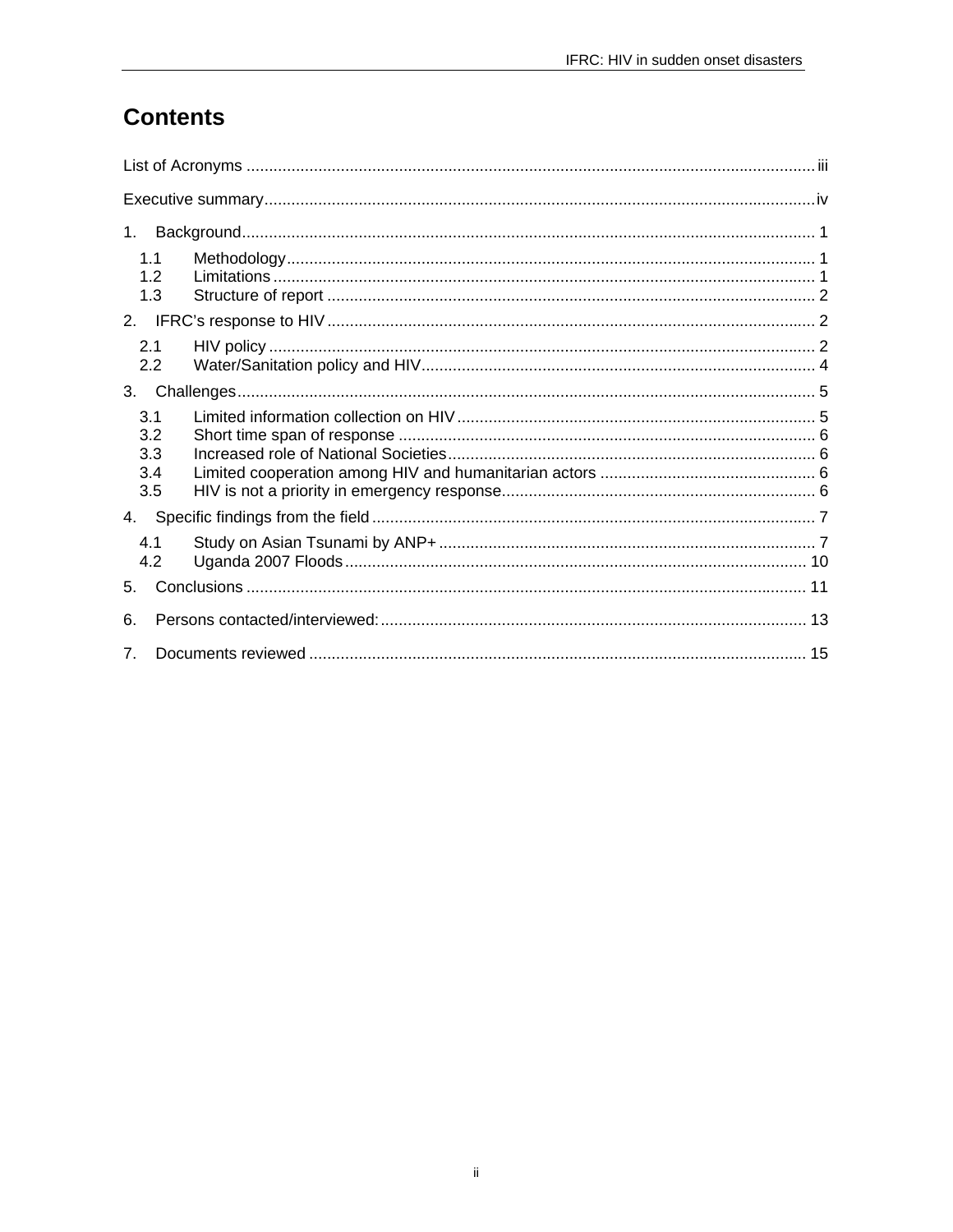# **List of Acronyms**

| $AND+$<br>ART<br><b>ARV</b><br>Cluster approach | The Asian Network of People Living with HIV/AIDS<br>Anti-retroviral therapy<br>Anti-retroviral therapy, used inter-changeably with ART<br>Humanitarian response system of the United Nations, designed to<br>ensure coordination among UN agencies, joint programming, information<br>sharing, knowledge sharing on technical and policy issues, joint<br>formulation of sectoral/thematic strategies, promote implementation<br>synergies by combining support and common services. See<br>www.humanitarianreform.org |
|-------------------------------------------------|------------------------------------------------------------------------------------------------------------------------------------------------------------------------------------------------------------------------------------------------------------------------------------------------------------------------------------------------------------------------------------------------------------------------------------------------------------------------------------------------------------------------|
| GNP+                                            | The Global Network of People Living with HIV/AIDS                                                                                                                                                                                                                                                                                                                                                                                                                                                                      |
| HBC                                             | Home based care                                                                                                                                                                                                                                                                                                                                                                                                                                                                                                        |
| <b>IFRC</b>                                     | International Federation of Red Cross and Red Crescent Societies                                                                                                                                                                                                                                                                                                                                                                                                                                                       |
| <b>IOM</b>                                      | International Organizations for Migration                                                                                                                                                                                                                                                                                                                                                                                                                                                                              |
| <b>MISP</b>                                     | Minimum Initial Services Package                                                                                                                                                                                                                                                                                                                                                                                                                                                                                       |
| <b>NGO</b>                                      | Non-governmental organization                                                                                                                                                                                                                                                                                                                                                                                                                                                                                          |
| <b>OCHA</b>                                     | Office for the Coordination of Humanitarian Affairs                                                                                                                                                                                                                                                                                                                                                                                                                                                                    |
| ODI                                             | Overseas Development Institute                                                                                                                                                                                                                                                                                                                                                                                                                                                                                         |
| <b>PEP</b>                                      | Post exposure prophylaxis                                                                                                                                                                                                                                                                                                                                                                                                                                                                                              |
| <b>PLHIV</b>                                    | Persons living with HIV (there is no differentiation with persons living with                                                                                                                                                                                                                                                                                                                                                                                                                                          |
|                                                 | AIDS in this report, as the data was not disaggregated                                                                                                                                                                                                                                                                                                                                                                                                                                                                 |
| <b>SGBV</b>                                     | Sexual and gender based violence                                                                                                                                                                                                                                                                                                                                                                                                                                                                                       |
| STI                                             | Sexually transmitted infection                                                                                                                                                                                                                                                                                                                                                                                                                                                                                         |
| <b>UNAIDS</b>                                   | The United Nations Joint Programme on HIV/AIDS                                                                                                                                                                                                                                                                                                                                                                                                                                                                         |
| <b>URCS</b>                                     | <b>Uganda Red Cross Society</b>                                                                                                                                                                                                                                                                                                                                                                                                                                                                                        |
| <b>VCA</b>                                      | Vulnerability and capacity assessment                                                                                                                                                                                                                                                                                                                                                                                                                                                                                  |
| <b>VCT</b>                                      | Voluntary counselling and testing                                                                                                                                                                                                                                                                                                                                                                                                                                                                                      |
| VHT                                             | Village health teams                                                                                                                                                                                                                                                                                                                                                                                                                                                                                                   |
| <b>WFP</b>                                      | World Food Programme                                                                                                                                                                                                                                                                                                                                                                                                                                                                                                   |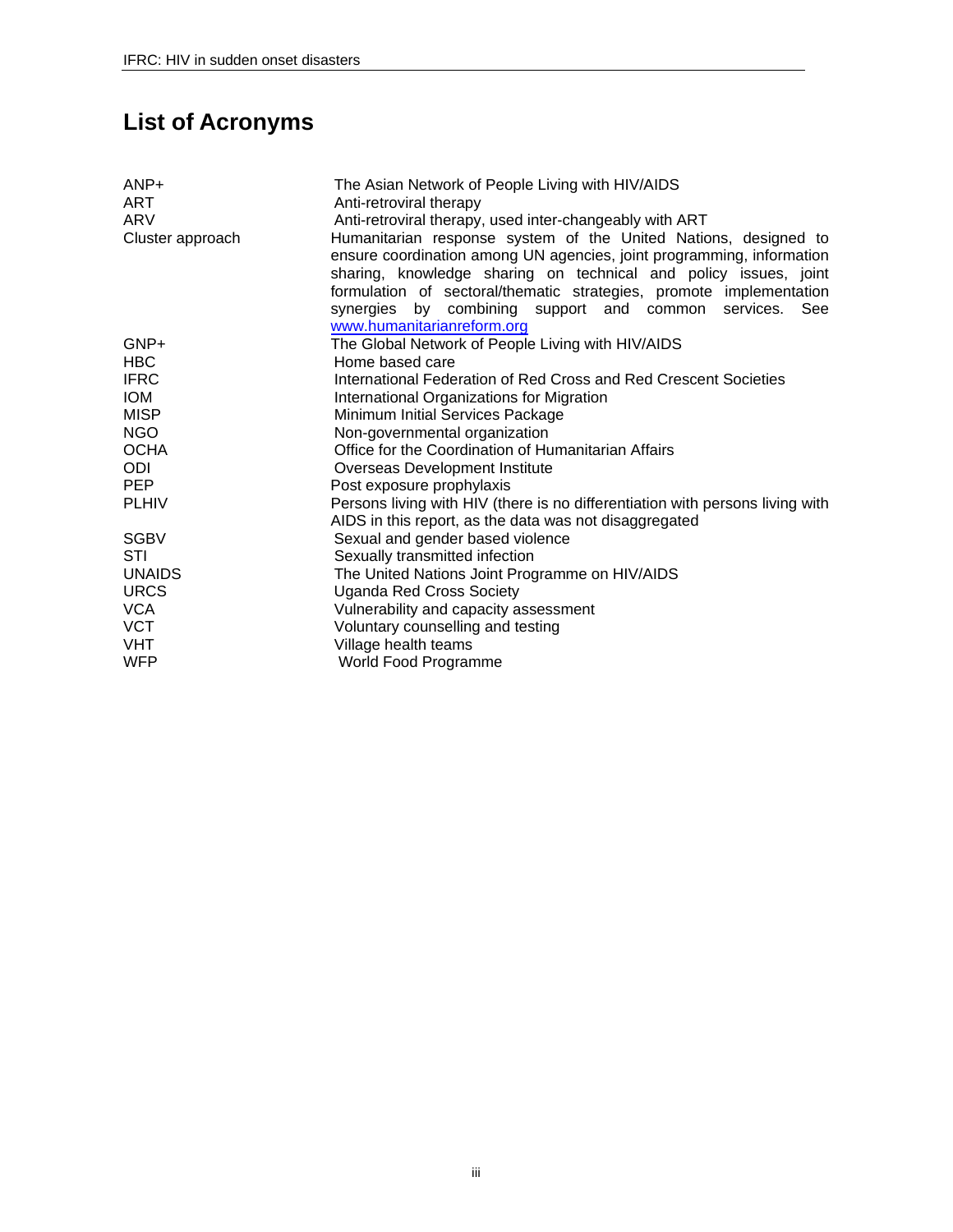## **Executive summary**

IFRC is currently scaling up its HIV response through its strengthening of national society HIV programs, and its regional and global HIV programs. However, IFRC experiences the same challenges as other organizations in mainstreaming HIV into its work and disaster response. On the whole, HIV is not integrated into disaster work. In practice, this means that information surrounding HIV in a disaster is not consistently collected; HIV is not integrated into assessments for appeals and vulnerability impact assessments; and there is limited cooperation among HIV program staff and humanitarian responders. This seems to be largely due to the view that addressing HIV is not a priority in a disaster because it is not recognized as an immediate, lifesaving intervention.

Some respondents commented on the complete lack of preparedness for a disaster in certain national societies. This lack of overall preparedness adds to the inability to address HIV specifically. Most of the HIV response in a sudden-onset disaster is focused on prevention, and specifically dissemination of education materials. This may be due to the short timeframe of a response, and the inability to follow up (thereby discouraging more long-term responses). The prevention program of the Federation is also more developed and has been around for a longer time period than the newer programs and policies on treatment and care.

For the purposes of this review, that meant that documentation and assessments that address HIV in sudden onset disasters and the impacts of sudden-onset disasters on persons living with HIV or the increased risk of transmission, were hard to obtain. This may be due to the fact that they do not exist within the organization, or that they exist in such a limited quantity that they were not uncovered during the time frame of this review.

The sectors of water/sanitation and shelter both showed sensitivity to needs of persons living with HIV. IFRC has a water/sanitation policy on HIV. According to the policy, the Federation endeavors to increase the availability to antiretroviral therapy (ARV) to PLHIV "who are the most vulnerable," and promote increased asses to safe water through its network of home base care projects. The pilot project associated with the policy is designed for implementation via home based care providers in Kenya, not during an emergency situation. In fact, it has been disrupted by the recent post-election violence in Kenya. Generally, though, persons living with HIV are identified as a vulnerable group and dealt with as such in an emergency. Several of those interviewed talked about the difference between emergency and recovery phase, and the inability to respond to HIV in the emergency phase. Some mentioned as well the lack of health personnel which limits the ability to incorporate HIV.

In Southern Africa, IFRC is implementing a five year regional AIDS program, with a focus on community based programming. Some respondents noted that flooding is getting worse each year and, given the high prevalence rates, incorporating HIV in the response is vital. The lack of baseline data with which to measure impacts presents a problem. In the case of Uganda, for example, DFID funded the collection of baseline data in IDP camps in the north of the country in 2006. This data could be used to compare to data after the 2007 flooding. The Ugandan Red Cross did share impressions of the impact on HIV of the floods in eastern Uganda in September 2007, as well as OCHA's lessons learnt of 2008, but this did not include any data collection that could be compared to the baseline.

IFRC funded one report on the impact of the 2004 Tsunami on persons living with HIV in four countries in Asia. The report looked at the immediate response, the response just after the crisis and the response a little more than one year later. The report found both positive and negative impacts on persons living with HIV, namely: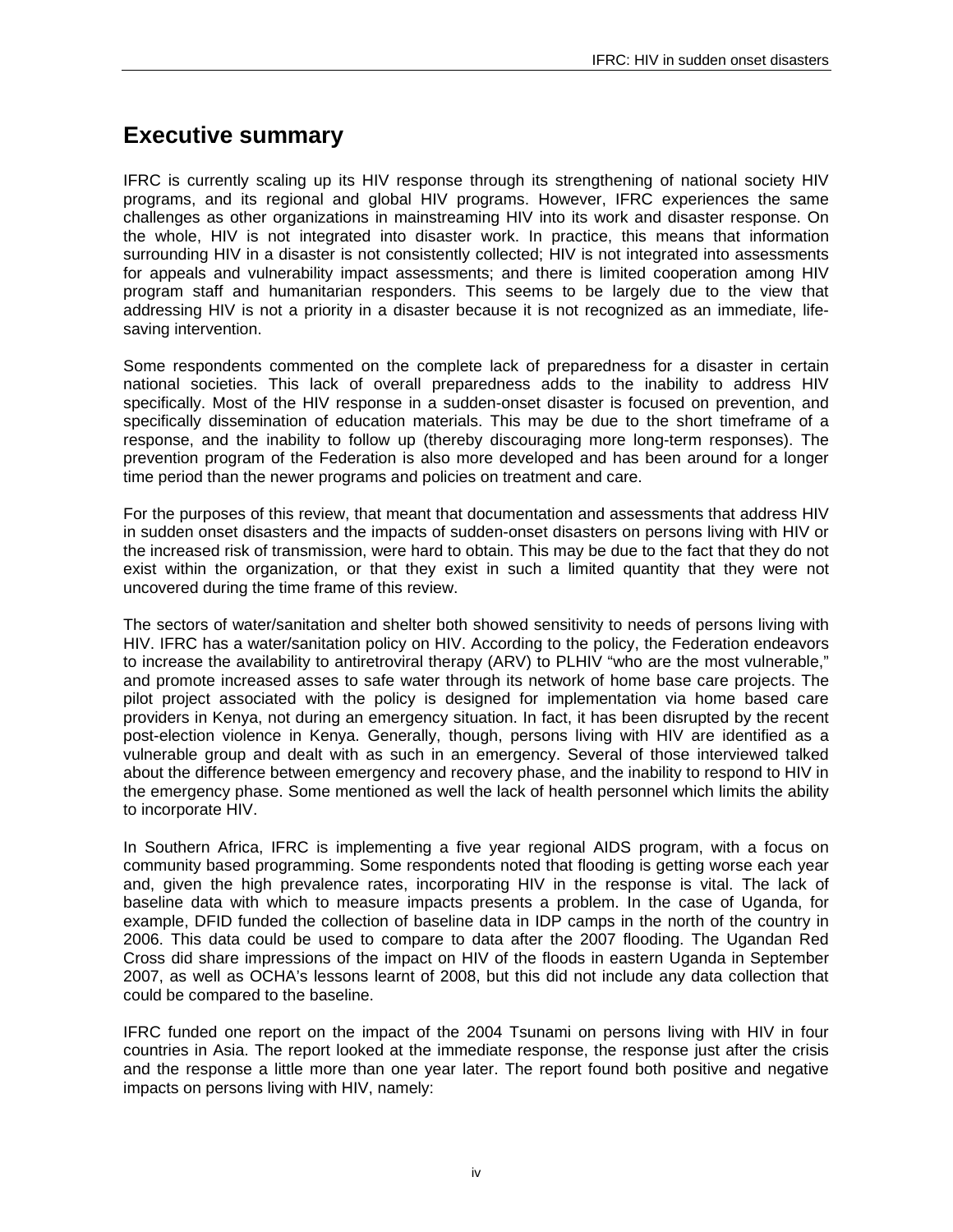- The majority of persons interviewed became aware of their status **as a result of the Tsunami** and were able to access care;
- Access to antiretroviral therapy (ART) remained fairly constant, while employment levels dropped;
- Stigma and discrimination remained a key issue for persons living with HIV, and had especially negative impacts on communities unprepared for positive diagnoses.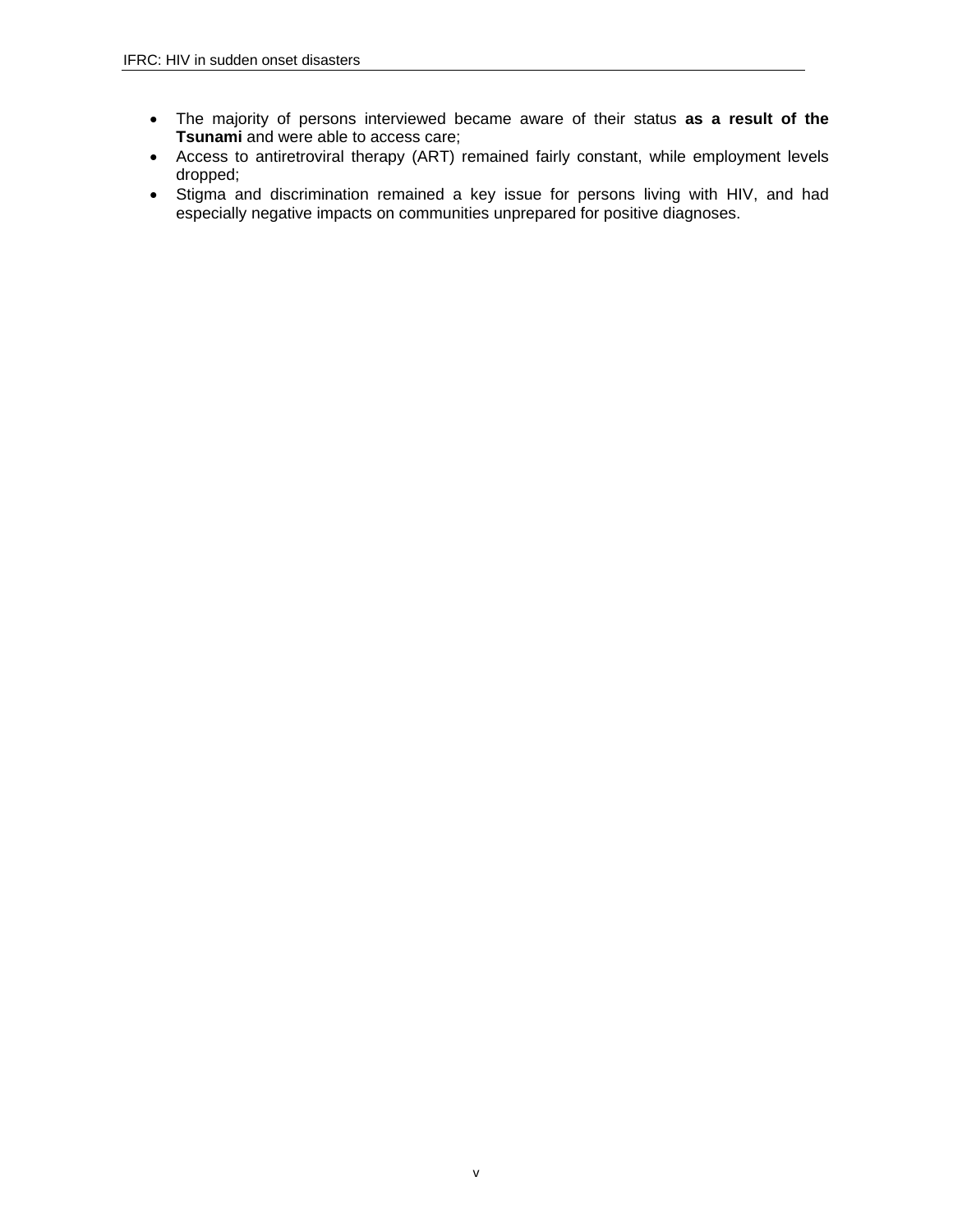# **1. Background**

The Overseas Development Institute (ODI), in partnership with the World Food Programme (WFP) and supported by The United Nations Joint Programme on HIV/AIDS (UNAIDS), is in the process of carrying out a study on HIV and emergencies, which aims to collect and analyse information on different types of emergencies and their specific impact on the epidemic and HIV/AIDS-related services.

The first phase, which has now been completed, involved a literature review and had 3 interrelated aims: 1) to review existing literature on HIV and emergencies; 2) to develop a conceptual framework for thinking about HIV in emergencies situations; and 3) to identify gaps in the literature in preparation for the country case studies. The second phase, which is still ongoing, involves 5 country case studies focusing on different kinds of emergencies including sudden-onset natural disasters, slow-onset natural disaster and conflict/post-conflict. Selected countries include: Haiti, Sri-Lanka, Mozambique, Central African Republic and Kenya.

At a consultation meeting following phase one, the impact of sudden-onset disasters on PLHIV and HIV-related services was identified as a significant gap in existing knowledge of HIV and AIDS in emergencies. The aim of this review is to try to fill this gap by reviewing and documenting the existing evidence, literature and knowledge of two of the leading organisations in the field: IFRC and International Organization for Migration (IOM). The overall goal is to contribute to the broader ODI study, and to the development of a conceptual framework for understanding and responding to HIV and AIDS in emergencies.

## **1.1 Methodology**

The research was assisted by a focal point in the organization, Nichole McGarry, via whom initial inquiries and requests for information were made. A series of interviews with Geneva-based staff were carried out during early March 2008, leading to contacts and inquiries in National societies. Background data and relevant reports, evaluations, and findings were passed to the researcher. A complete list of those reports can be found at the end of this report. The researcher also reviewed the literature review and some of the draft country reports in order to obtain further insights into the gaps in information, the focus of the country case studies as well as findings from the case studies.

## **1.2 Limitations**

The data and discussions were limited to a short time frame, and it is clear that more data may emerge over time that needs to be included. The information we are seeking is quite specific, and making the links between relevant data and HIV requires either specific prompting or more knowledge of HIV than lies with someone tasked with focusing on disasters/emergency relief/other functions. In conclusion, more information may exist that can shed light on the impacts of natural disasters on HIV, but it is dependent on finding staff that can make the specific connection and recall a report that contains the data. Those staff persons may not have been reached in this short study.

An "evaluation" mindset may have limited the responses of those interviewed. The natural reaction of the respondents was to defend the IFRC response. Although the researcher tried to make very clear that this inquiry is a search for background information and evidence and not an institutional evaluation, there was a natural tendency to assume that the researcher was looking to evaluate the response of the IFRC. This led quite often to the reaction that "we should do more, we know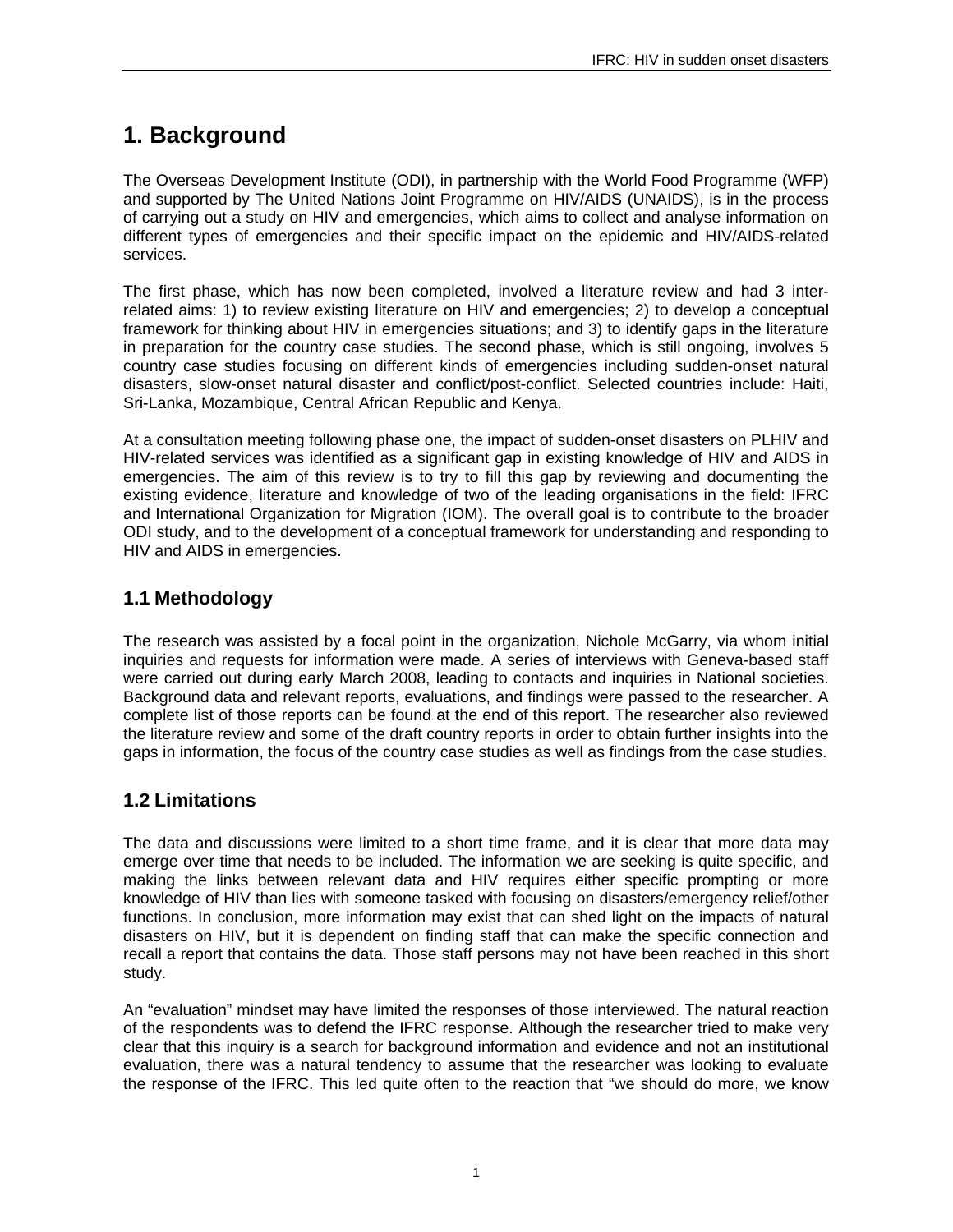HIV is important." The quest for data required moving beyond this mindset, which was sometimes difficult.

In cases where the search for information was clear, the researcher was often directed to nongovernmental organizations (NGOs), Office for the Coordination of Humanitarian Affairs (OCHA) or UNAIDS for more information, with respondents noting that IFRC is not collecting this information, or that disasters require "immediate life-saving interventions." Addressing HIV was not considered a priority life-saving intervention. In cases where additional information from other sources was immediately supplied, it has been included. However, enlarging the scope of the research to carry out the same methodology within OCHA or other organizations is beyond the scope of this work. It may be worthwhile, however, to carry out the same methodology focused on OCHA and a couple of key international NGOs at a later stage.

As noted above, the quantity and quality of the research did not allow for drawing conclusive statements. Therefore, the impressions and assessments are presented and summarized separately, noting different themes. More research and in-depth interviews are needed to authoritatively make statements on HIV vulnerability changes in the sudden onset disasters discussed here.

### **1.3 Structure of report**

This summary report is divided into five main sections. The first section provides an overview of the work, its methodology and limitations. The second section summarizes information learned about IFRC's response to HIV, based on the information obtained during this research. This is not an exhaustive discussion of IFRC's HIV response, but aims to give an overview of the Federation's policy. It also recounts information obtained in response to queries about how HIV is handled in disasters. The third section discusses the challenges of including HIV in disaster response. Finally, the fourth section examines research specific to HIV in a sudden onset disaster. This section is guided by available findings, therefore each assessment is summarized. There is such sparse information that drawing general conclusions is a stretch; hence, the research information is summarized by report, and general themes are noted in the concluding remarks.<sup>1</sup>

## **2. IFRC's response to HIV**

This section gives a brief overview of IFRC's policy on HIV today and its evolution. The information is provided to set the background and present challenges that IFRC staff have encountered and shared with the researcher as regards HIV responses in sudden onset disasters.

## **2.1 HIV policy**

 $\overline{a}$ 

IFRC has drastically scaled up its HIV response in the last seven years, moving from limited HIV programming since the mid-1980s, to work focused on prevention in the late 1990s, to a Federation-wide endeavour to standardize and scale up national societies<sup>2</sup> HIV programs.

IFRC appointed a Special Representative on HIV two years ago in order to increase mainstreaming within IFRC and profile around the Federation's HIV work, including fundraising and representing the Global Alliance, IFRC's strategy for HIV. While great strides have been made in

<sup>1</sup> Please see the synthesis report for general themes based on both IFRC and IOM research findings.

<sup>&</sup>lt;sup>2</sup> A National Society of the International Federation of the Red Cross and Red Crescent Societies is the local Red Cross or Red Crescent in a country.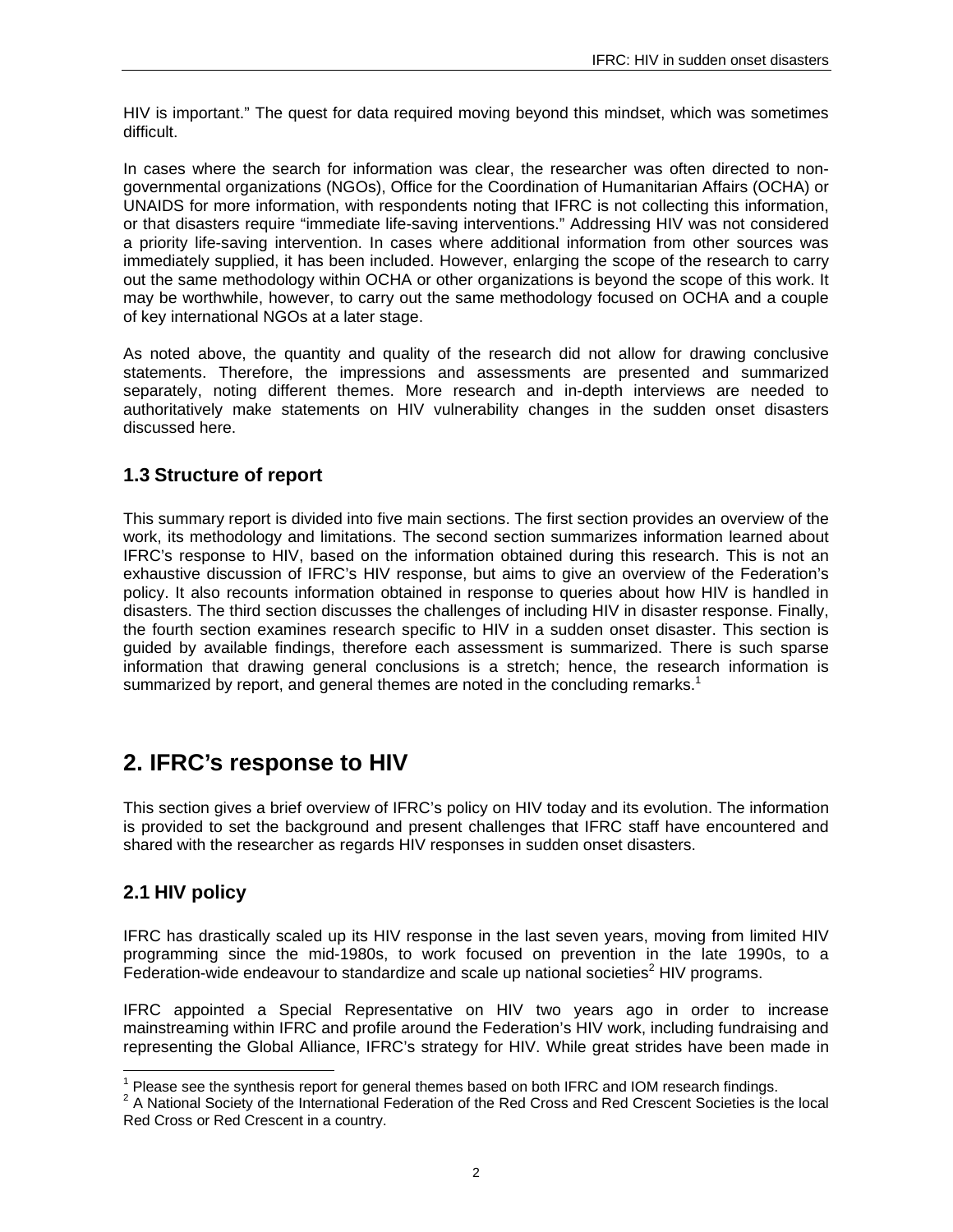scaling up the Federation's work in HIV, it has been described as "really in its early stages." The policy dating from 2002 was developed in a start-up phase and the program has developed rapidly since then. While there were some national society HIV programs in the early 1990s, the attention of the Federation to HIV has really only come in the last eight years. HIV is now considered "a bit of a flagship program" and has organizational commitment. Most National societies have some HIV response, and the HIV focus has been on developing a standard program. This means developing appropriate basic systems for national societies, such as volunteer databases and financial systems. The focus is building basic capacity that did not exist previously in order to prepare for scale up the response to HIV and AIDS.

#### HIV versus disasters?

The Red Cross and Red Crescent HIV and AIDS Global Alliance includes the Global Programme, regional programmes, and country programmes. The Global strategy has three main objectives:

- 1. Preventing further HIV infection
- 2. Expanding care, treatment and support
- 3. Reducing stigma and discrimination

The Southern Africa regional program<sup>3</sup> (2006-2010), called Rising to the Challenge, is a pilot program that aims to reach:

- 1. 10 of 20 percent of people living with HIV and AIDS and estimated to be in need of care and support;
- 2. 10 percent of the orphans and other children made vulnerable by HIV and AIDS;
- 3. and 10 percent of the general population targeted for prevention

There are different suggestions as to why HIV lost its focus within the Federation in the 1990s, but one of the reasons implied was competition with disasters, rather than integration. The tendency to see the priority as mutually exclusive rather than inter-linked remains an issue, as evidenced in the 2005 evaluation report:

*In the late 1980s and beginning of the 1990s a large amount of excellent material was produced by the secretariat in order to assist National Societies in responding to the pandemic. Unfortunately, the commitment towards HIV/AIDS faded in the second half of the 1990s. Only a very few visionary National Societies remained committed to HIV/AIDS programmes. To explore the reason for this decline in commitment is beyond this evaluation but it coincided with one of the greatest relief operations – the Great Lakes operation<sup>4</sup> .* 

*And as a reason for decline in commitment, Secretariat staff cited the 2004 Tsunami as one diversion from HIV. (Most recently, the 2004 Tsunami diverted attention from the fight against HIV/AIDS)<sup>5</sup> .* 

This seeming competition between HIV and disasters is also relevant for current policy. Even where HIV is a focus, it is not necessarily linked with disaster response. This may be in part due to the focus on increasing general capacity of the national societies. In Southern Africa, it was even implied that HIV was kept separate from disaster response until the capacity of the HIV unit was deemed adequate or advanced enough to engage in emergencies.

There is now renewed organizational commitment to HIV and almost all national societies have some HIV programming. Keeping in mind that all Federation responses are implemented in

 $\overline{a}$ 

 $3$  The Southern African regional program works in Angola, Botswana, Lesotho, Malawi, Mozambique, Namibia, South Africa, Swaziland, Zambia and Zimbabwe.

<sup>4</sup> IFRC, *8000 Everyday, Evaluation of the HIV/AIDS Global Program 2002-2005,* 2005, p. 8. 5

 $<sup>5</sup>$  Ibid,. p.15.</sup>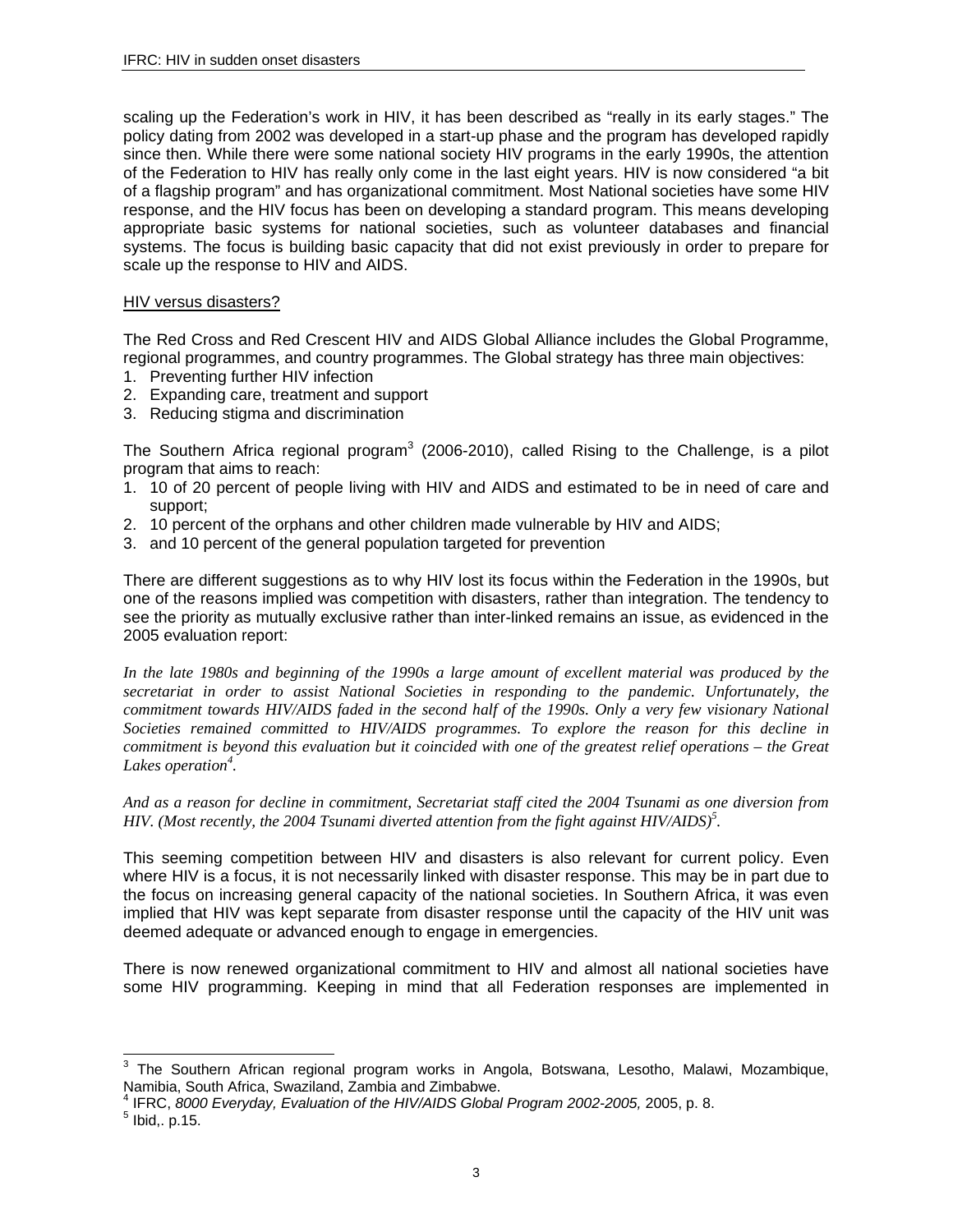coordination and in support of the national program, the challenge now for IFRC is to understand how HIV fits into other areas of core work, such as disaster response.<sup>6</sup>

The Federation has a strategic alliance with The Global Network of People Living with HIV/AIDS (GNP+), and subsequently funded the only study found directly linked with assessing impacts of the Tsunami with HIV affected persons and households. See section 4.1 below.

### **2.2 Water/Sanitation policy and HIV**

In recognizing a need for clearer thinking on disaster/chronic situations in terms of water/sanitation issues, IFRC developed a Point of View (policy guidance) which outlines their stance on water/sanitation and HIV. The policy recognizes that in areas with a chronic lack of adequate water and sanitation, PLHIV are more vulnerable to impacts. Lack of access to clean water and basic sanitation is especially dangerous for PLHIV as they have reduced immunity to water-born illnesses. Chronic drought conditions, such as those in southern Africa, can compound the vulnerabilities and effects of a lack of clean water and poor hygienic conditions by increasing water born-illness and decreasing already scarce water supplies.<sup>7</sup>

For HIV and water/sanitation, it is important to seek out "low-key, low-tech" approaches. The introduction of these methods is also an opportunity to target the chronically vulnerable (including PLHIV). According to a presentation developed by IFRC on trends in disaster response,<sup>8</sup> disasters are increasingly climate-related, more people are encouraged not to go into camps due to the short time frame of the emergencies, so home-based solutions are needed. These include "point of use" treatment at the river or tap, such as chlorine tablets for purification and clarification (disinfection and flocculation). These are localized solutions, as opposed to water treatment that is controlled in a camp or resettlement site, where one water source is treated providing clean water in a controlled physical proximity.

#### Western Kenya home based care pilot in water/sanitation

While still unpublished and not directly focused on acute situations, IFRC is undertaking a pilot study in Western Kenya to supply water/sanitation through home based care (HBC) programs – to give low technology household water treatment (i.e. PURE). The idea is to promote water treatment with anti-retroviral therapy (ART), and use home based care clients as the vehicle. While the target here was a chronic situation, this intervention could be used in an acute situation. As a next step, field guidelines will be produced to promote household water treatment generally and to target PLHIV.

Recent strife has delayed the project. The results are as yet unpublished, but the preliminary conclusions are:

- 1. Targeting PLHIV alone is impossible; the entire community must be targeted. The Kenyan Red Cross noted that, because water services were unavailable to all, it was impossible to single out HIV-affected households. Therefore, entire districts were targeted. Stigma and discrimination would increase if PLHIV were targeted, and there was some expectation that it might become desirable to be identified as HIV+.
- 2. Using HBC as a means of dissemination of the purifications systems worked reasonably well in accessing the community.

 6 Based on interview with Bernard Gardiner, Unit Manager, HIV and AIDS Global Programme, 5 March, 2008.

<sup>7</sup> See draft literature review for more detail on drought, HIV and the "triple threat" in southern Africa.

 $8$  These points are based on the hard copy of slides of general presentation shared with the researcher, as well as interviews with Disaster Management Unit and Water/Sanitation Unit.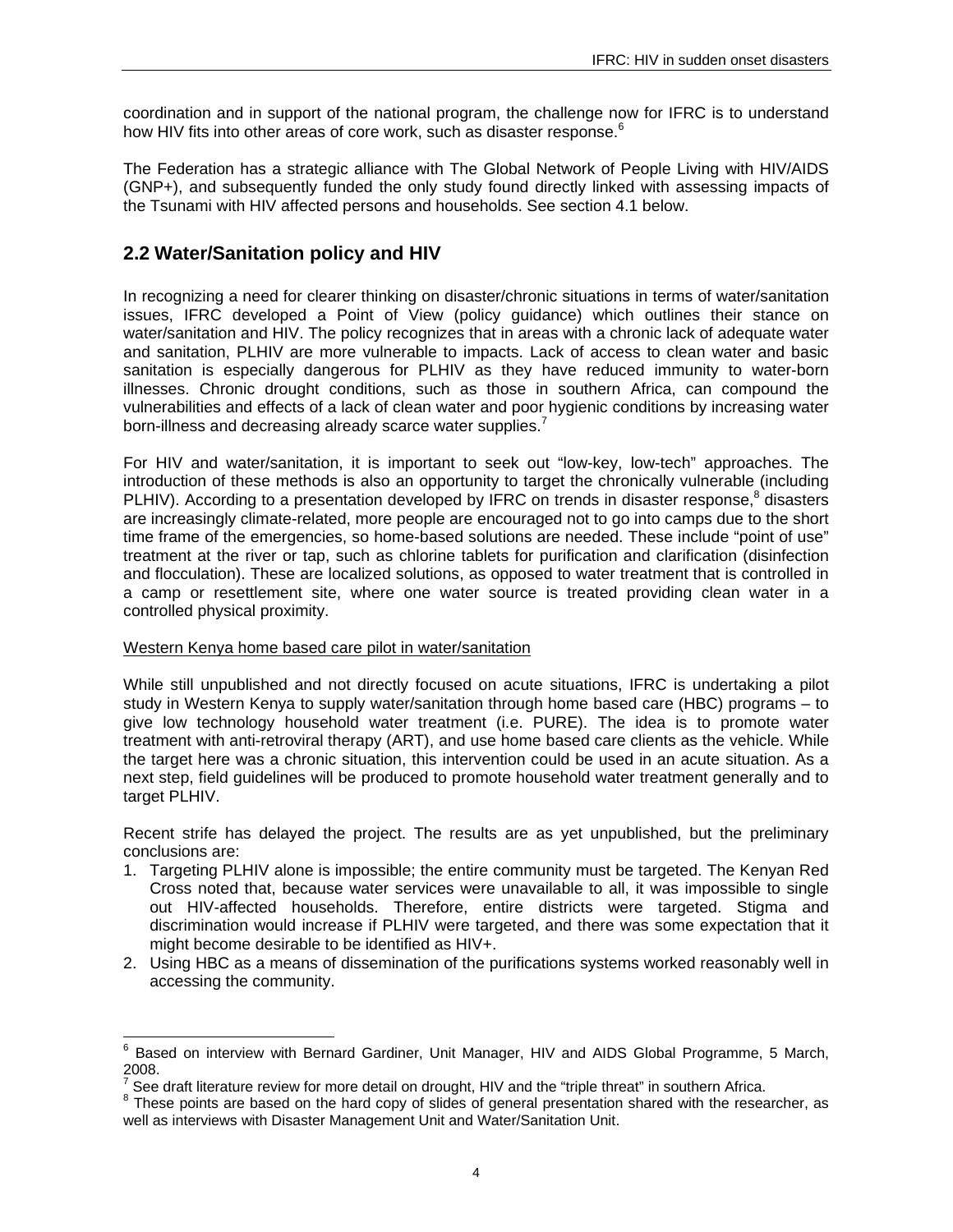3. Acceptance of the program and the water treatment by the community was good, due to a strong focus on explanation of the water treatment system and the goals of the project. A sensitization campaign was carried out in preparation of the project, to overcome skepticism and fear of the water purification tablets. First the government's buy-in was obtained, then community, district and household visits were carried out. Putting in place strong delivery/information mechanisms is very important in the situation of home based care. The water sanitation unit head explained that this kind of information campaign is just as vital in an emergency situation, in order to overcome superstitions about what the tablets are and the misinformation people may have about them.

In the discussion around this pilot, the water/sanitation unit head emphasized that persons without access to water and proper sanitation live in an acute situation. Thus, the tendency to describe only emergencies as acute situations is inadequate, as living without water is an emergency. Yet, the pilot project was designed to test home based care provision as the mechanism for providing water purification, under non-emergency conditions. As the impacts of the current violence in Kenya have disrupted the pilot, it will be important to see the impacts of that disruption.

## **3. Challenges**

Some of the challenges of responding to HIV in a natural disaster naturally emerged from the interviews and the readings. The main issues revolved around: limited information collection for the HIV situation; the short time span of the response; increased role of national societies; a lack of cooperation between humanitarian actors and HIV programmers; and the general sentiment that HIV is not a priority in an emergency response.

### **3.1 Limited information collection on HIV**

Information on HIV is not consistently collected during a disaster response. In a quick look at some of the tools that IFRC uses to prepare appeals, or assessments, there was little attention to HIV. In the internal guidelines for developing an appeal, there are two questions that include reference to HIV, one under shelter and one within the assessment of the general situation.<sup>9</sup> No other guiding questions or links with HIV are included. The guidelines for emergency assessment also include HIV prevalence data in the checklist of health information. Access to reproductive health services and treatment protocols for sexually transmitted infections (STIs) are also questions listed in the checklist.<sup>10</sup>

IFRC has also developed a vulnerability and capacity assessment (VCA) tool, which aims to collect and analyze information on a community's vulnerability to hazards with the eventual aim of increasing resilience to disasters. The VCA includes public health questions but not detail on HIV. It reads as follows: 8. Health and nutritional conditions

> • Most common illnesses among the general population (measles, HIV/AIDS, influenza, pneumonia, dengue, cholera, typhoid, diarrhea, intestinal parasites)<sup>11</sup>

As these questions are guiding questions for national societies and individuals, it is difficult to ascertain whether or not they are used, and if so, if they are adequate to help in responding to HIV vulnerabilities. It is clear form the general nature of the questions that someone without sufficient background or preparedness in HIV may not make links between HIV and other sectors, such as shelter, education and nutrition.

 9 Internal IFRC documents on intranet, shown to researcher.

<sup>10</sup> IFRC, Guidelines for emergency assessment, October 2005, p.62.<br><sup>11</sup> IFRC, VCA toolbox, 2006, p. 55.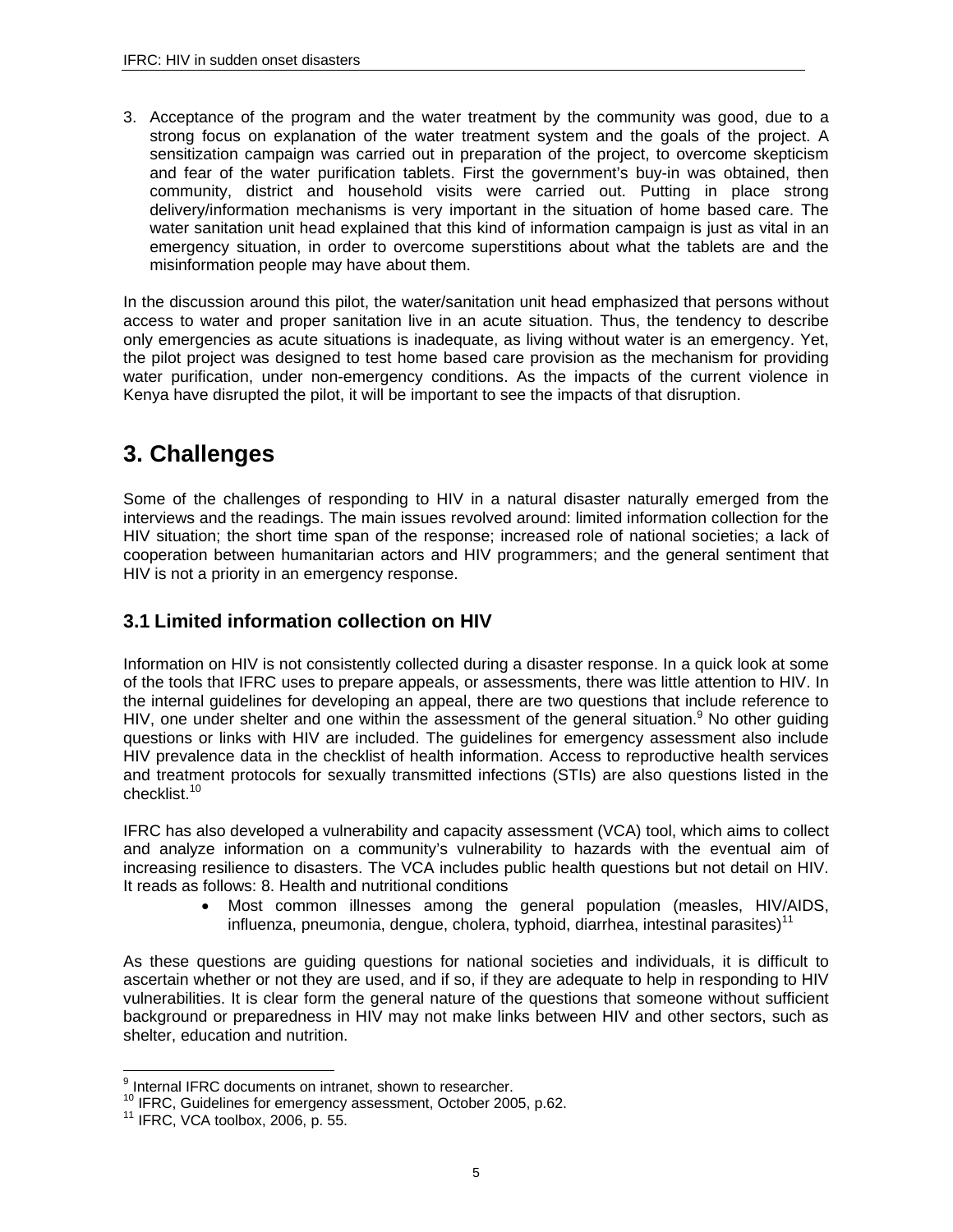## **3.2 Short time span of response**

In a natural disaster, displacements are often short-term and the response is limited in duration. Members of the disaster response unit explained that the time frame for carrying out interventions determines the focus of the response. In a natural disaster, IFRC acts as a "referral hospital or drug dispensary**."12** While data would be collected on people treated or referred by IFRC, no longer-term interventions would be undertaken. In practice, this means that IFRC does not carry out HIV counseling or testing (or TB testing) due to their inability to follow up. One respondent mentioned the recent floods in Kenya as an example. There, records on HIV were not taken, nor were VCT or ARV interventions implemented. When interviewees were asked about what kind of minimum standard protocol is used in an emergency, the response was that the Federation is committed to the Minimum Initial Services Package (MISP)<sup>13</sup> and international guidelines on ARV policy.

### **3.3 Increased role of National Societies**

The overall size of the International Federation's response to disasters is shrinking. Today, national societies carry out the bulk of the response, for example of 1515 responses in 2007, the Federation carried out only  $340.^{14}$  The rest were carried out by national societies. This is a challenge to the Federation's ability to influence HIV response, as the role of the Federation is to support the response of national societies. In addition, the need for capacity building for the national societies' HIV programs may limit their involvement in a disaster response (see section 2.1 and the discussion of HIV versus disasters).

### **3.4 Limited cooperation among HIV and humanitarian actors**

Many respondents mentioned limited cooperation between HIV workers and humanitarian actors in humanitarian response situations. The activities still seem to take place on parallel tracks, rather than being planned and implemented together. The IFRC evaluation report notes this phenomenon as well, "There is very little programme connection, especially outside the health sector. HIV/AIDS is not mainstreamed in the organization…..HIV/AIDS programming in emergency settings is still underdeveloped, due to the different timeframes and the different character of the responses."<sup>15</sup>

### **3.5 HIV is not a priority in emergency response**

IFRC staff interviewed, noted a disconnect amongst the disaster response workers and the HIV workers. In many cases, no one with HIV expertise was present to advise or cooperate during a disaster response. One respondent explained the shock and dismay around which HIV services were dismissed during an inter-cluster discussion in Uganda.

This apparent disconnect may be due to the fact that HIV is not seen as a priority, or as a life saving intervention. This was stated clearly in several conversations. It is also reinforced in the Tsunami report by The Asian Network of People Living with HIV/AIDS (ANP+). The positive associations that undertook the ANP+ report made the point that that they do not expect persons living with HIV to be singled out in the immediate response. Rather, looking at vulnerable groups

<sup>&</sup>lt;sup>12</sup> Piero Calvi, interview IFRC, March 2008.

 $^{13}$  The MISP was developed by UNFPA (?) specifically focusing on reproductive health in a crisis situation.<br><sup>14</sup> Presentation Climate change, disasters and health: The Red Cross Red Crescent response, hard copy passed to research by Piero Calvi.

<sup>15</sup> IFRC Evaluation report, p. 35.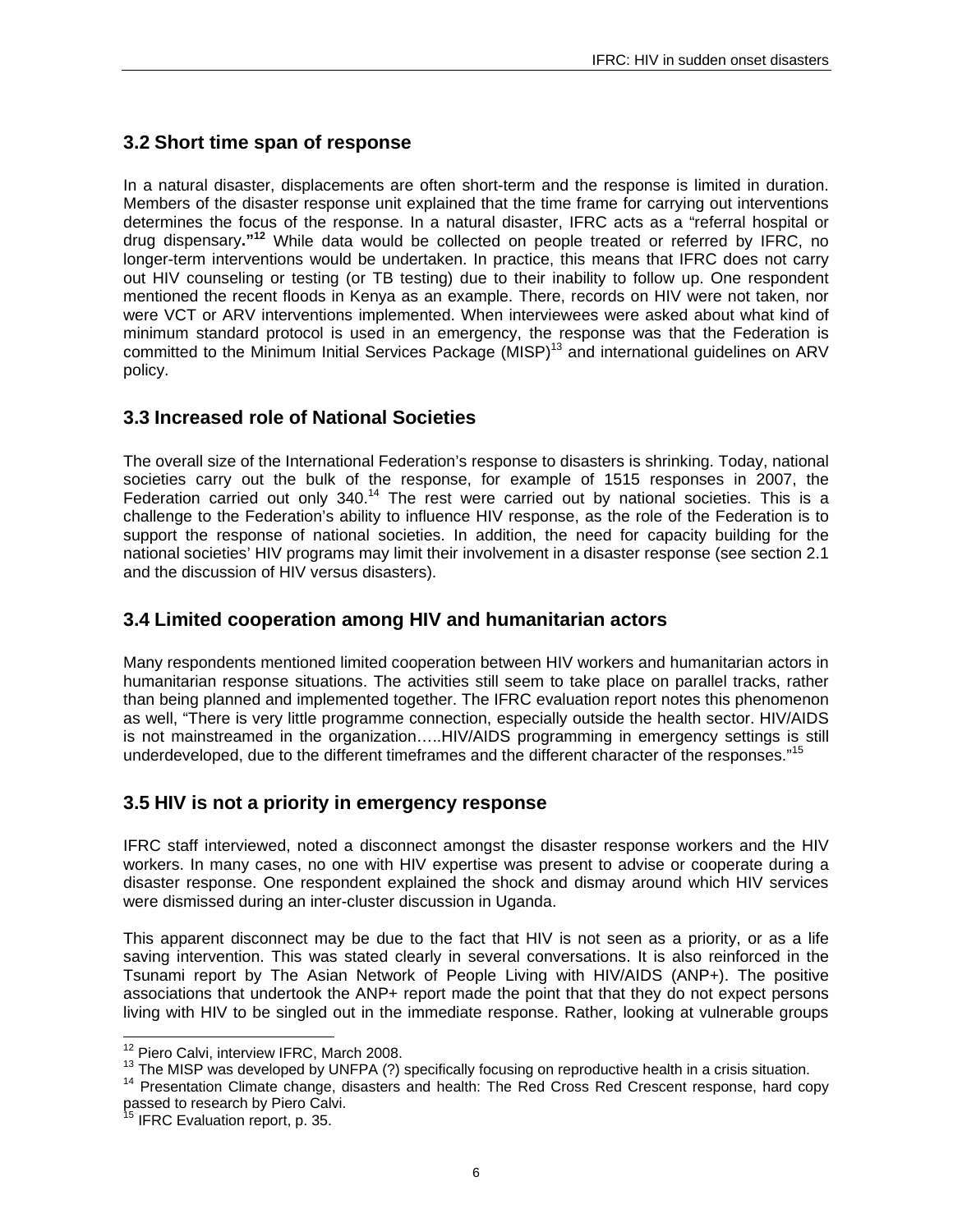and their specific needs is expected to come after the immediate interventions. In the case of HIV, this is sometimes difficult, because the issue is often "hidden" and increased risk of transmission cannot only be addressed as an afterthought. To be effective in responding, HIV interactions must be in the minds of those carrying out the disaster response, hence the need for preparedness. This inability to find those living with HIV is only reinforced by the strong stigma and discrimination that was evident in the stories coming from the report. As the report recommends, persons living with HIV should be engaged to seek out others living with HIV. There was some criticism that UNAIDS' very low assessment of PLHIV in Aceh emerged without the participation of PLHIV. Had PLHIV been involved, the estimates may have been higher, as they might have been better able to identify positive persons and gain access to informal positive networks.

## **4. Specific findings from the field**

This section summarizes the key relevant conclusions from specific case studies, assessments or report on HIV vulnerabilities after a disaster. As the material was so limited, each study is presented separately here and the general conclusions drawn in section 5.

## **4.1 Study on Asian Tsunami by ANP+**

While an impact/vulnerability assessment for PLHIV does not exist in the IFRC documentation reviewed, the closest piece of work is an ANP+ review carried out after Tsunami with IFRC financial support. The findings imply both positive and negative affects of natural disaster on persons living with HIV. The study was conducted through community interviews with positive people affected by the Tsunami, site visits to the countries involved, including interviews with PLHIV groups and local organizations, and a desk review. A questionnaire was designed in English and translated into local languages after being pilot tested. The study does not claim to be academic research, but a simple peer led assessment of the Tsunami's impact on PLHIV.

The stated aim of the project was to: "To analyze the affect of the Asian Tsunami on people living with HIV/AIDS (PLHIV) in four countries in the region (Indonesia, Sri Lanka, Thailand and India) and provide lessons, recommendations and guidelines on how to manage this issue effectively in future disaster situations."16

The final recommendations for organisations involved in emergency and disaster responses were:

- 1. HIV must be appropriately integrated into all emergency and disaster guidelines, and those guidelines appropriately implemented by all organisations involved in emergency and disaster responses;
- 2. The needs and issues relevant for positive people must be included and given appropriate emphasis within all guidelines and responses to emergencies and disasters;
- 3. GIPA (Greater [and more meaningful] Involvement of PLHIV) Principles, including community empowerment, partnerships and leadership, must be an underlying basic factor informing all facets of any response to HIV, including for emergencies and disasters.

The main findings:

- majority of persons interviewed became aware of their status **as a result of the Tsunami** and went onto treatment
- ARV access remained fairly constant
- Economic livelihoods declined

 $\overline{a}$ <sup>16</sup> ANP+, The Asian Tsunami: An analysis of its effect on People Living with HIV and AIDS Project Report April 2007.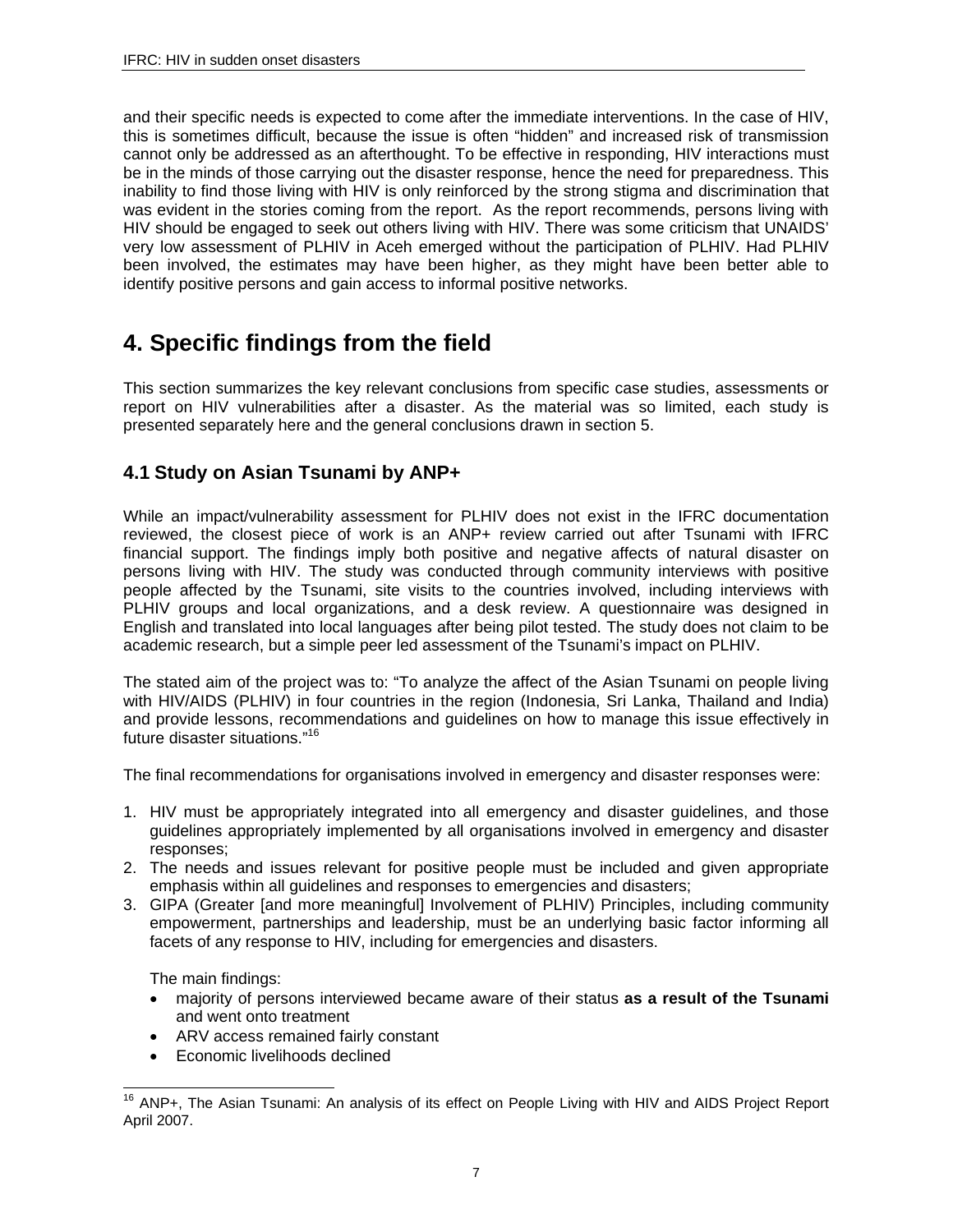- PLHIV found by PLHIV (via positive networks)
- Strong stigma and discrimination in communities unprepared for the information

### Greater awareness of status

The study suggests that the lives of some persons living with HIV in India were actually saved because they were tested, found positive, and able to access treatment and care services due to the increased availability of these services due to the Tsunami.

*It is noted that many positive people interviewed as part of this Project, particularly in Tamil Nadu State in India, became aware of their positive HIV status only after the Tsunami due to medical care provided to them for various health problems often linked to the effect of the Tsunami17.* 

*15 of 36 persons interviewed learned of their positive status after the Tsunami, when they presented with health problems such as diarrhoea, fever and non-healing wounds.<sup>18</sup>*

Therefore, the study could lead to the interpretation that there is a potential positive effect in the case of natural disasters. The increased attention and availability of health services, including in this case, testing and treatment for HIV, made it possible for persons previously untested to get tested. As well, it made treatment and care possible, in cases where either 1) the services were previously not available, or 2) persons previously unwilling or unable to be tested were in a situation where testing was possible and encouraged.

### ARV

The access and use of ARVs remained about the same as before the Tsunami, immediately after and at the time of the study (more than one year after the Tsunami).

*The level at which ARVs (HIV antiretroviral medications) is being taken by our respondents has remained fairly constant at about a third. Before the Tsunami 36% (13) of respondents reported taking ARV, 31% (11) immediately after the Tsunami and 39% (14) now.* 



### **Respondents taking ARV**

Note: A= pre-Tsunami; B= immediately after the Tsunami and C= now/time of study

 $\overline{a}$  $17$  ANP+, Tsunami report, Executive summary  $18$  Ibid, p. 14.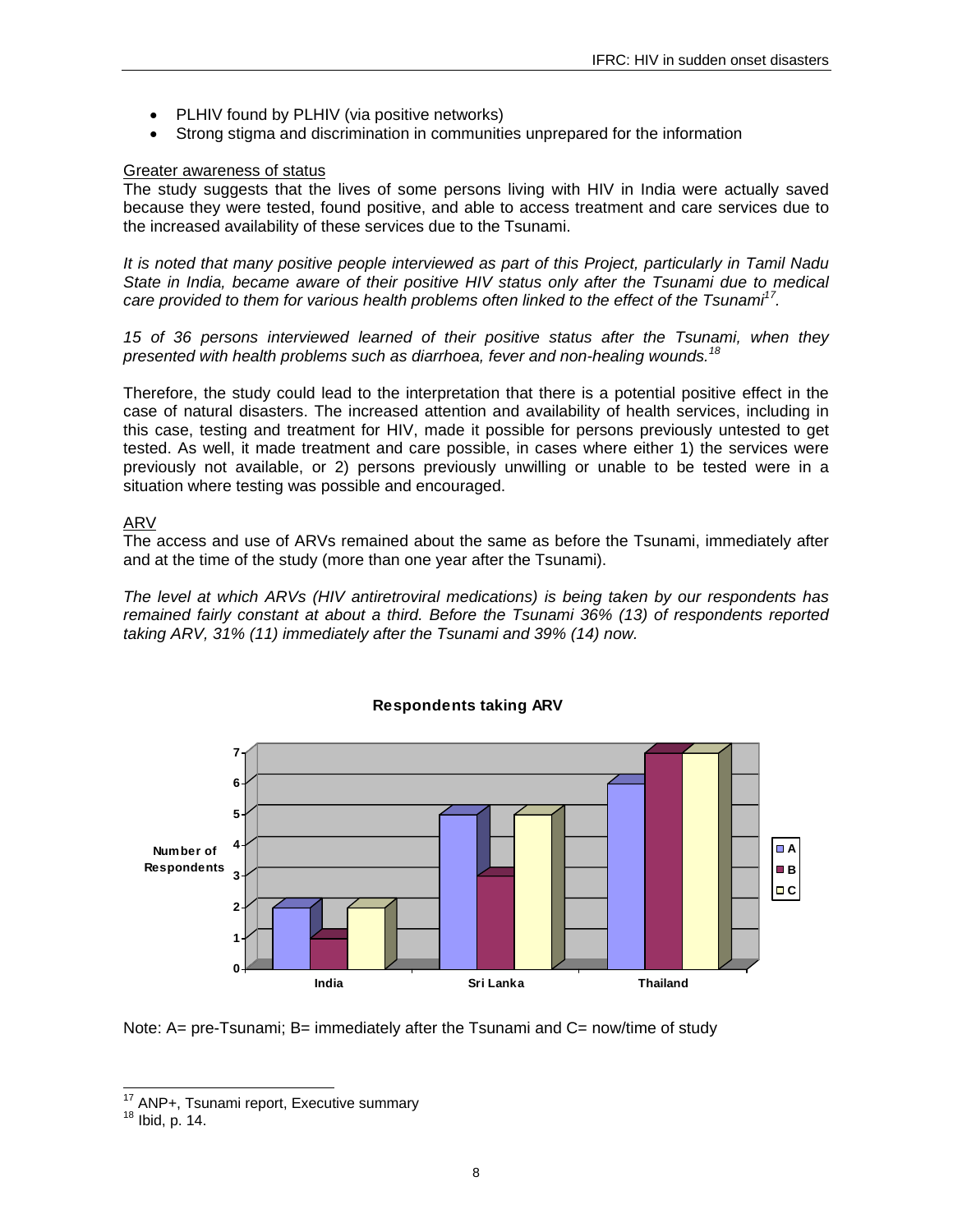This does not necessarily show a continuation of treatment, as the persons receiving ARV may have changed. Some individuals did not discover their status until after the Tsunami, so presumably, they may have begun treatment later. It is unclear if persons who were on treatment pre-Tsunami are the same persons who were still on treatment post-Tsunami. The data also does not tell us who had their treatment disrupted and if so, for how long.

#### Opportunistic infections

The assessment noted an increase in the taking of HIV medications or prophylaxis for opportunistic infections, with an increase from 10 to 16 respondents taking these. The most common reported medicines were Bactrim and Fluconazole. Reported opportunistic infections include: oral candidiasis, diarrhea, skin rashes and Tuberculosis. As noted above, the increase in opportunistic infection and treatment seeking behavior appears to have led to increased HIV testing.

### Access to food

Respondents reported an increase in difficulty in accessing food after the Tsunami, from 10 persons having trouble before, to 30 in the immediate aftermath to 25 now. Four respondents in India noted public kitchens as their means of accessing food immediately after the Tsunami. Nowhere in the report were food issues related to ARV adherence, perhaps because the sampling size was small, and because overall food insecurity was a greater issue.

### Living conditions

There was an increase in the use of temporary shelters following the Tsunami, from 1 person before to 9 people immediate following the Tsunami to 10 now. While not linked with HIV in this report, overcrowded temporary living conditions have been associated with increases in sexual behavior and increased risk of HIV.<sup>19</sup>

### High level of stigma

The most striking part of the report is the reminder of the stigma and discrimination that exists, notably among health workers as well, especially in communities unfamiliar with HIV.

*Sri Lankan respondent IV told of how members of the community had thrown their two children down the well when they found out they were HIV+, like them. One of their children died due to injuries caused in the fall.<sup>20</sup>*

*Villagers drove out an entire family when the husband was found out to be HIV+ so he automatically lost his job. After his death his wife was finally permitted to return to her house with her four children only because they believe up to this day that she is negative though in fact she too is HIV+. She does not dare apply for a job in the vicinity as she is fearful that one day she will be thrown out of it.<sup>21</sup>*

Because HIV was taboo before the Tsunami, it is difficult to say if this level of stigma was higher due to the Tsunami, or simply due to the fact that several persons kept their HIV status hidden. When asked directly about stigma, PLHIV respondents did not express a level of personally feeling discriminated against; however this is contradicted by the above-mentioned stories.

### **Prevention**

Most post-Tsunami efforts were focused on prevention. Some programs introduced information on HIV during the relief efforts. This may be because, in places such as Aceh, there were small known numbers of persons living with HIV.

 $\overline{a}$ 

<sup>&</sup>lt;sup>19</sup> See IOM and synthesis reports for more on shelter issues, specifically Swasti/Oxfam study on HIV vulnerabilities in India after the Tsunami.

 $^{20}$  ANP+, Tsunami report, p. 18.<br> $^{21}$  Ibid, p. 30.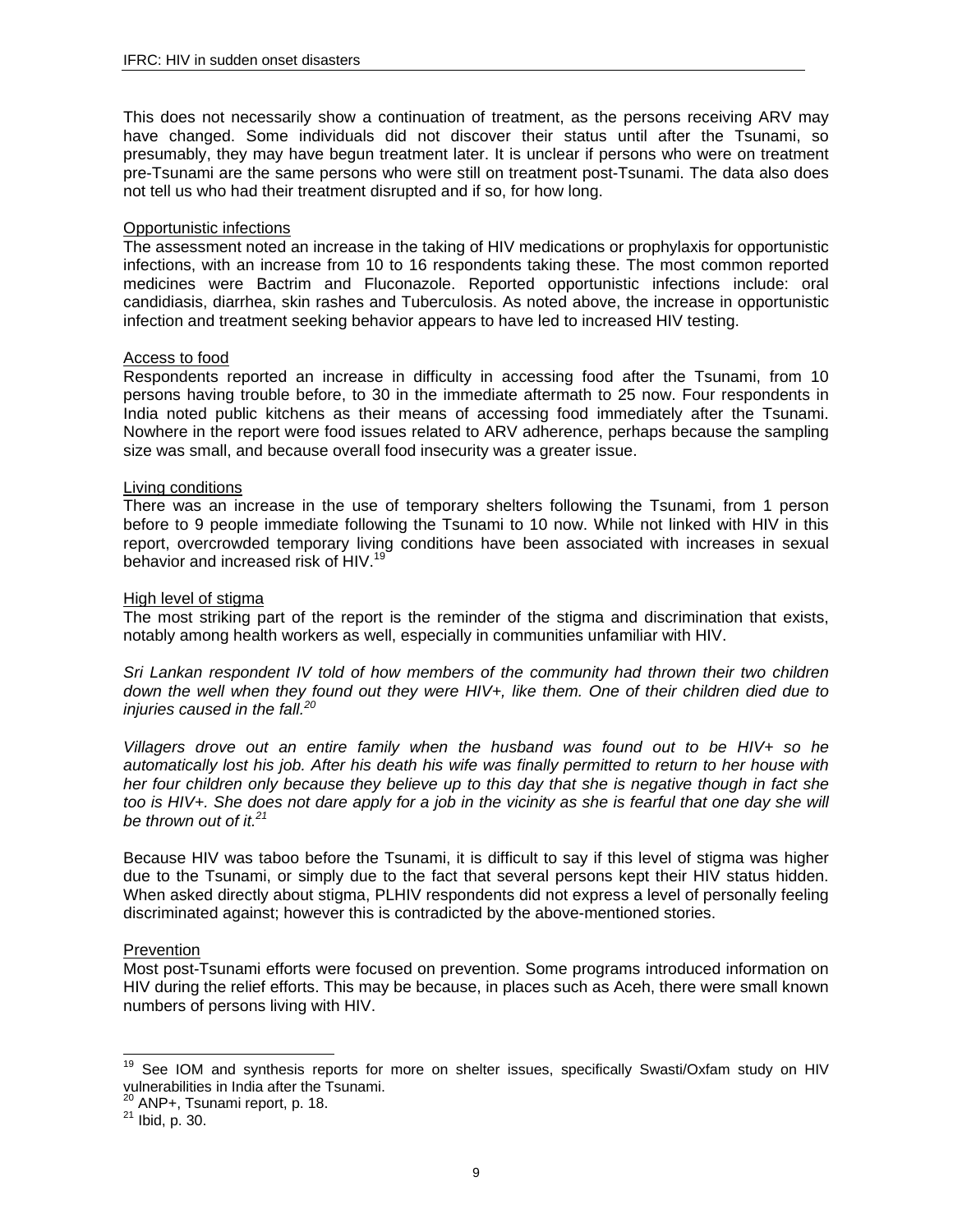#### Unemployment

Some of the other findings focus on unemployment and education. As to be expected, unemployment increased post-Tsunami. *"Pre-Tsunami 25% (9) reported being unemployed, this increased to 69% (25) immediately after the Tsunami and has now decreased to 47% (17), but even that lesser rate is still nearly double pre-Tsunami levels."*

The report attributes some of this decrease to inability of workers to return to the Middle East, where they were previously employed, due to their positive status. The reports suggest that some workers may have contracted HIV in the Middle East, and are now unable to travel due to travel restrictions based on their HIV status. What is not explored, and may be of interest, is specifically *what* employment this group had pre and post Tsunami. For example, how many of them were fishermen and unable to return to work?

The report does touch on changes in cultural patterns related to ability to earn. One respondent discussed how, due to his HIV positive status, his wife had become the main breadwinner. It would be interesting to understand how these changes in family roles play out in the future.

### **4.2 Uganda 2007 Floods**

While researching natural disaster response with IFRC and IOM, the researcher came across an extensive mapping of available HIV services in IDP camps in northern and eastern Uganda, specifically focused on the districts of Gulu, Amuru, Kitgum, Pader, Lira, Oyam and Apac. This DFID-funded project was carried out with IOM during September to December 2006.<sup>22</sup> The Uganda Red Cross Society participated in the response to the floods in eastern Uganda in September 2007. As the flooding in Uganda in September 2007 affected some of these districts (Kitgum, Pader and Lira), the researcher tried to find recent data from the URCS to compare to the baseline data found in the mapping exercise. While no quantitative data was available, an IFRC Genevabased staff involved in the flood response and the Uganda Red Cross Society shared their impressions of the impact on HIV of the floods in eastern Uganda in September 2007.<sup>23</sup>

None of the Ugandan Red Cross (URCS) flood interventions specifically addressed PLHIV. The recovery program focused on shelter, food security and health systems strengthening. ART was provided, but the supply was already inconsistent before the flooding. The Red Cross obtains their ART supply from the local government, which is not constant; they noted that NGOs have a more reliable supply chain.

The areas affected by the flooding were already politically unstable. Of the 300,000 persons displaced, PLHIV were affected, but there is no exact data on how many. These observations on the impacts of the floods on PLHIV come from the experience of Ugandan Red Cross via its home based care program in Kapelebyong sub-county in Amuria district<sup>24</sup> during and after the flood interventions:

- 1. Food crops were destroyed. This greatly affected household income, as the sale of agriculture is a main source of income. In many cases, this led to dependency on WFP food rations. In an interview update, URCS explained that these rations have been replaced by nutritional supplements in some cases and in other cases by agencies distributing seeds. Unfortunately, not much rain is expected, so the utility of planting seeds is in doubt.
- 2. Normal URCS income generation activities were disrupted. The recovery of small loans is still an issue. Many were benefiting from small (100,000 Ugandan shillings) loans, given out in a

<sup>&</sup>lt;sup>22</sup> The details of the mapping are summarized in the IOM report.

<sup>&</sup>lt;sup>23</sup> They also shared the OCHA January 2008 evaluation of the flood response, which was taken into consideration in writing this section.

 $24$  Note that this is not Amuru district, but the more eastern district of Amuria.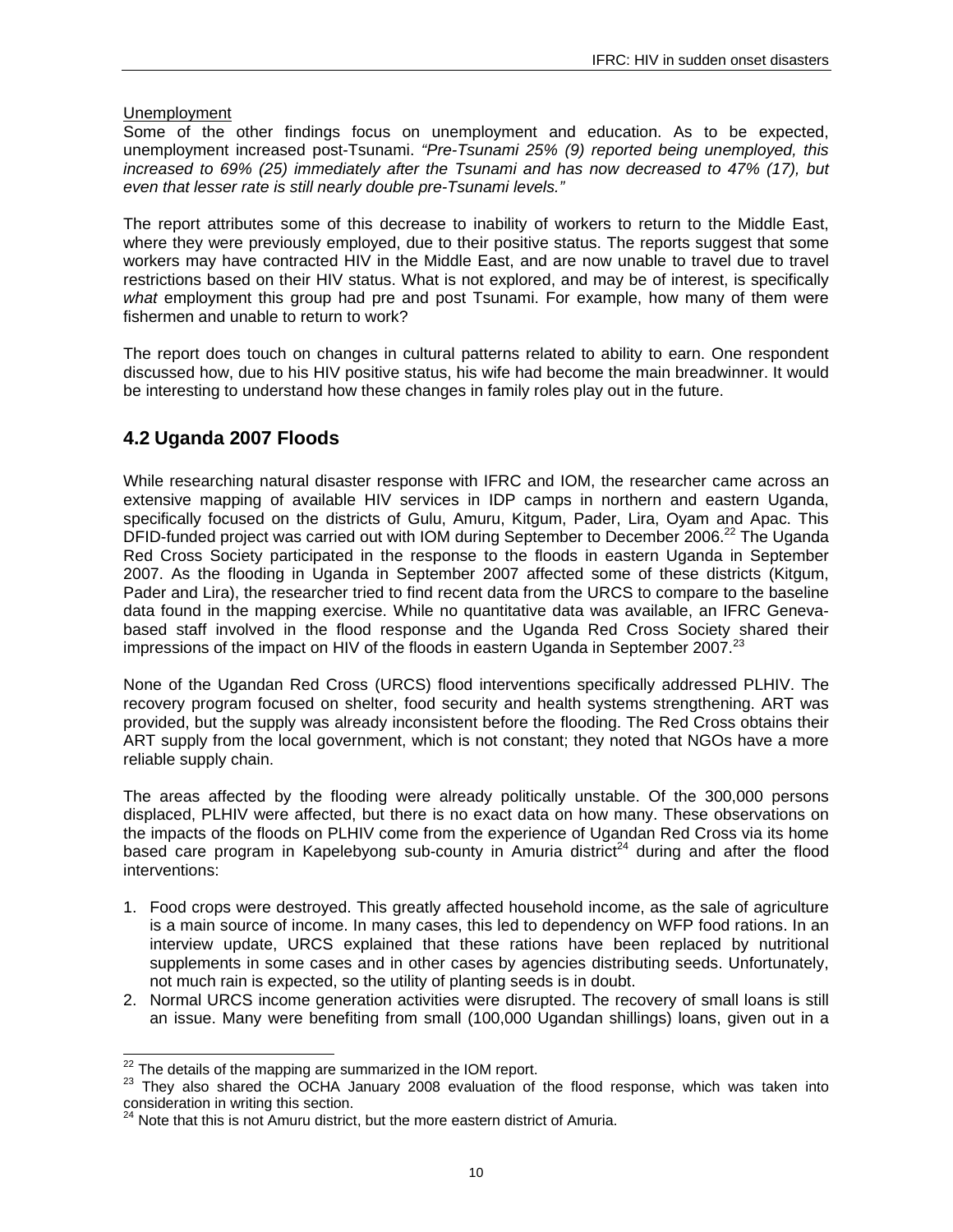revolving fund. Many were using these loans to generate income via farming. Animal husbandry projects such as piggeries were successful, but others had planted seeds and cannot recover the funds due to the destruction of crops. While the URCS is currently working to find other solutions, the debts incurred and the disruption of the loans remain an ongoing problem.

- 3. Road network destroyed affecting antiretroviral therapy (ARV) supply and access and provision of health services. URCS provides transport for ART with Uganda Cares.<sup>25</sup> Road destruction meant disrupted supply of ARVs from government to health centers, particularly in Katakwi and Amuria districts. Disruptions of up to one month caused brief discontinuation of ARV.
- 4. Amuria and Katakwi districts have some of the lowest health staffing levels in Uganda. This was further worsened as health workers were displaced, and sought refuge. This is supported in the January 2008 OCHA assessment, in the pre-existing problems in health systems:

*Inadequate staffing at the health centres affected the response in the health sector. For example, current health staffing in Amuria is 21% and in Katakwi is 48%. There is also a weakness in drug management, which regularly results in up to 3 months drugs stock-out in the affected districts. Supplementary Village Health Teams (VHTs) existed but were not functional at the time of the floods, and as a result vital response time was lost to training VHTs to provide the services that they were set up to supply. These structural issues negatively impacted on the ability of the health systems to provide a timely emergency response to the affected communities.*

- 5. Care givers were displaced and home based care disrupted, leaving PLHIV with no help.
- 6. Overcrowding in temporary shelters (schools) increased vulnerability to infections, especially to air born disease. Many people who were previously living on homesteads now seem to be moving between the temporary shelters and their homes.
- 7. Overcrowding led to an increase in sexual and gender based violence (SGBV). These reports were anecdotal, but the HIV programmers were left with the impression that they reflected an increase. Gender based activities were started by the URCS last year to sensitize people to the effects of SGBV. Cases of violence go unreported do to the strong stigma and discrimination associated with these cases.
- 8. Disease risks were prevalent. In the response to a malaria outbreak, PLHIV were given priority in net distribution. As well, water contamination increased PLHIV vulnerability. Water-logged latrines and improper waste disposal were also mentioned as factors increasing disease risk.

The immediate effects on livelihoods due to agricultural loss are clear. It seems that ARV supply has for the most part returned to the norm for these areas. What is less clear is the impact on PLHIV who had treatment disrupted, or who were left at home unattended.

# **5. Conclusions**

IFRC is scaling up its own HIV policy, but its ability to respond to HIV in a natural disaster is dependent on the capacity of its national societies. The focus that the Federation is placing on building that capacity is important, as the vast majority of natural disaster response is led by national societies today.

 $\overline{a}$  $^{25}$  Uganda CARES is a partnership between the AIDS Healthcare Foundation and the Uganda Ministry of Health. The first Uganda CARES clinic opened in Masaka in February, 2001. Supporting partners include The AIDS Service Organization (TASO), Jesus Loves You, and AidChild. The project assists in ARV access outside of Kampala.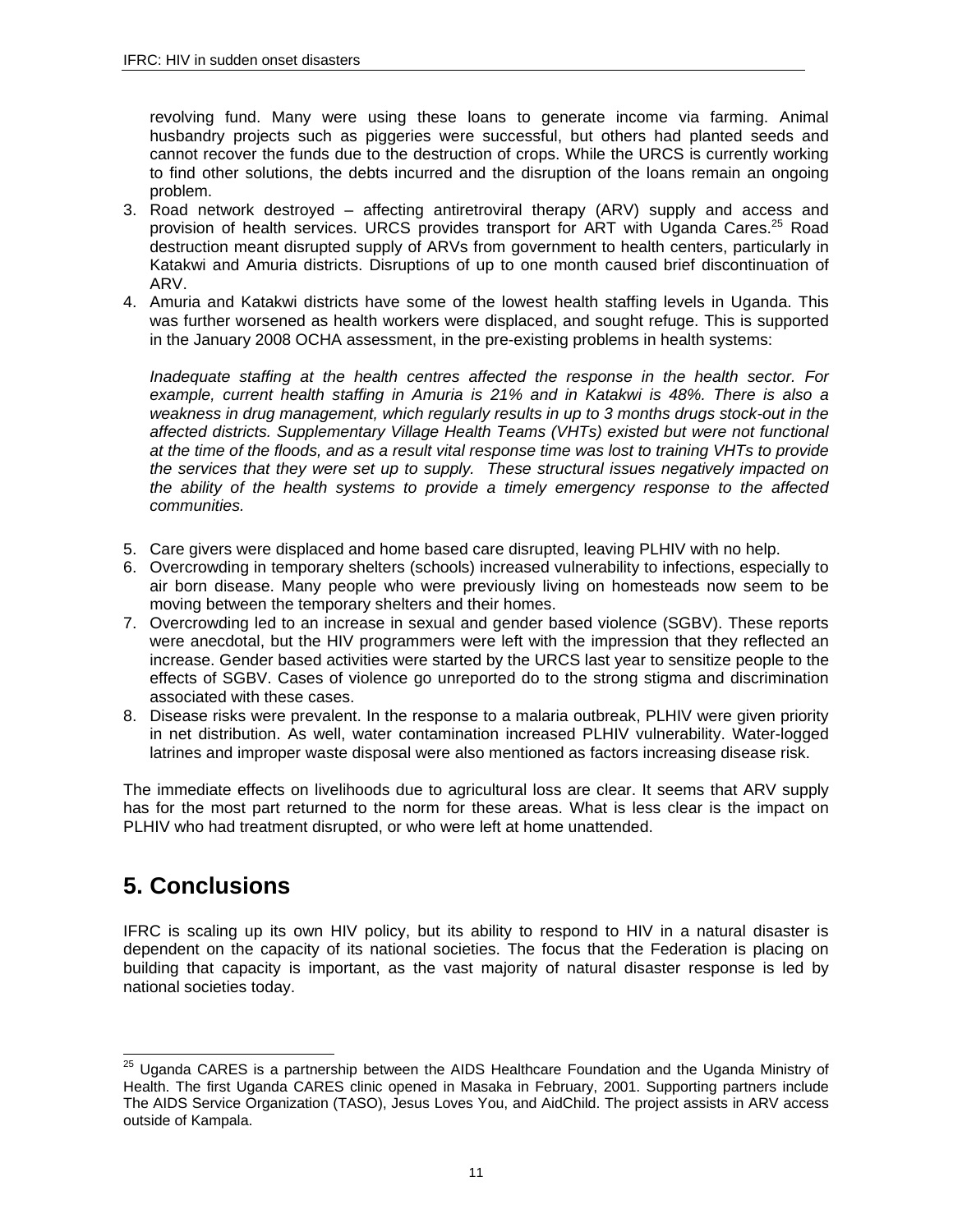Data about PLHIV in natural disasters in not consistently collected. This may be due to the overriding view that HIV response in not a priority, life-saving intervention in an emergency. Where information is available, it is limited in its time frame, and does not necessarily look at the medium and longer-term impacts. The ANP+ report from the Tsunami is the only study found via IFRC that looks distinctly at the condition of PLHIV before, immediately after and a little more than one year after the disaster. This staggered time period is important to see the implications of HIV transmission, livelihood changes and disruption of health services, including ART.

One positive benefit of the increased focus on HIV post-Tsunami, as noted in the ANP+ report, is the rise in the number of people who learned their status. This seems to be due to an increase in attention to HIV, and chances for testing that did not exist previously. In cases where people presented with other illnesses caused by the Tsunami, their status was discovered due to the relief response that provided the opportunity to test. Moreover, it appears that some persons who tested positive were able to access treatment and care because of increased aid after the Tsunami.

The reports read and collected here show clearly that stigma and discrimination play a major role in inhibiting access to services. Stigma limits women's disclosure of sexual violence, and presumably the time frame in which they could access treatment such as post-exposure prophylaxis (PEP).26 Stigma prohibits PLHIV from accessing health services, but also from accessing communal and household care for fear of disclosure; and stigma incites sometimes violent reactions against PLHIV, as shown in Sri Lanka.

It is unclear whether prevention efforts such as sensitization and information campaigns, a normal response in the wake of a natural disaster, are helping to make communities more accepting of PLHIV. The short time frame of these interventions and their "one-off" nature arguably makes them less effective. This raises questions about their ability to be integrated into the longer term development stage.

l

 $^{26}$  However, information on where PEP is available and in what supply was not found in this study.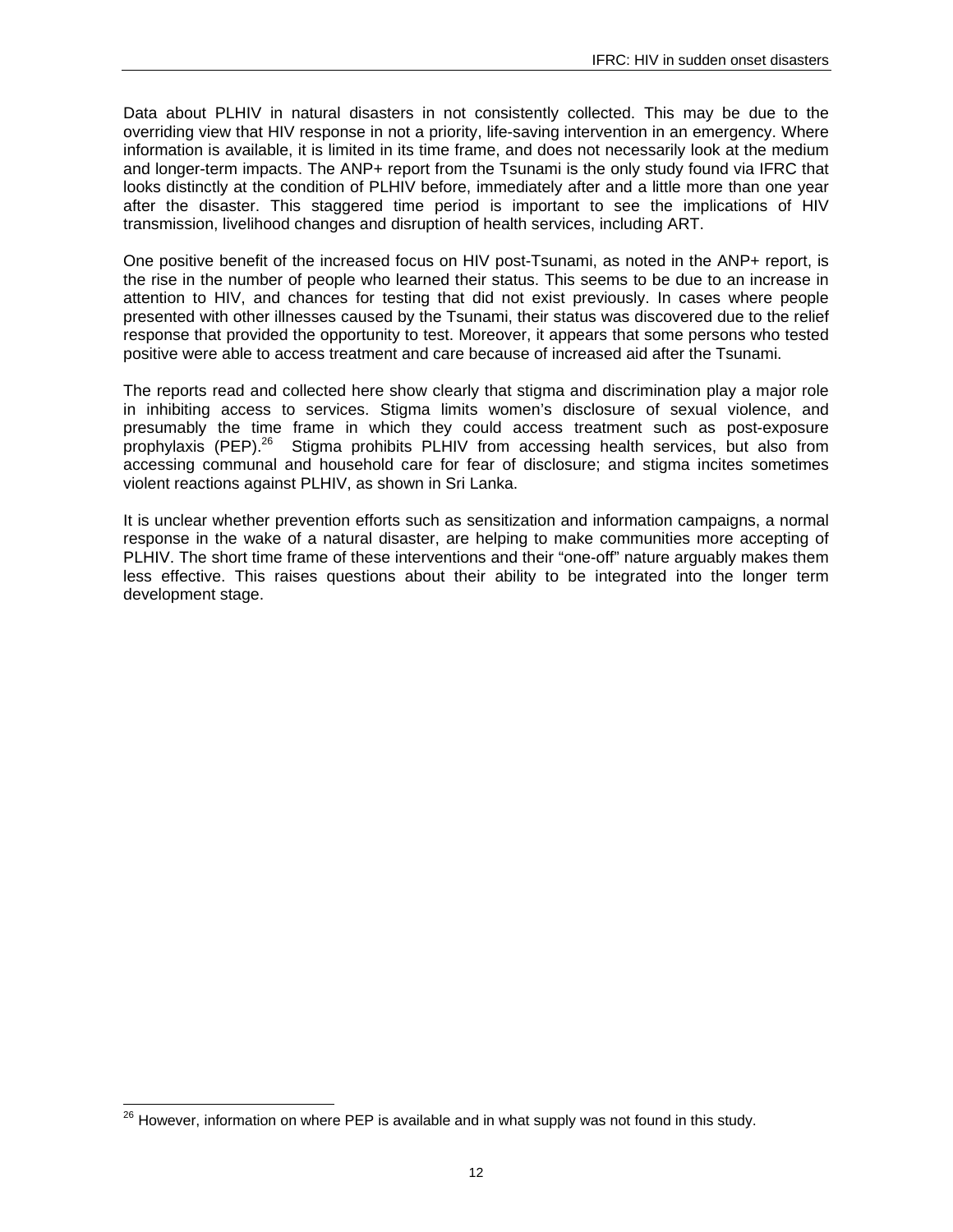## **6. Persons contacted/interviewed:**

Bernard Gardiner Unit Manager HIV/AIDS Global Programme IFRC Geneva

Olaug Bergseth Desk Officer IFRC Geneva

Dorothy Francis Disaster Information Unit IFRC Geneva

Hakan Sandblandh Senior Adviser, Public Health in Emergencies Policy and Communications Division IFRC Geneva

Lasha Goguadze Senior Health Officer, Health and Care Department IFRC Geneva

Nichole McGarry HIV/AIDS Unit IFRC Geneva

Robert Fraser Senior Officer, Water/sanitation Unit IFRC Geneva

Graham Saunders Head of Shelter Department IFRC Geneva

Piero Calvi Head, Emergency Health Unit IFRC Geneva

Pierre de Rochefort Coordinator, Disaster Information Unit IFRC Geneva

Elizabeth Soulié Coordinator, Disaster Relief Emergency Fund IFRC Geneva

John Roche Regional Officer for Southern Africa IFRC Geneva

Patrick Couteau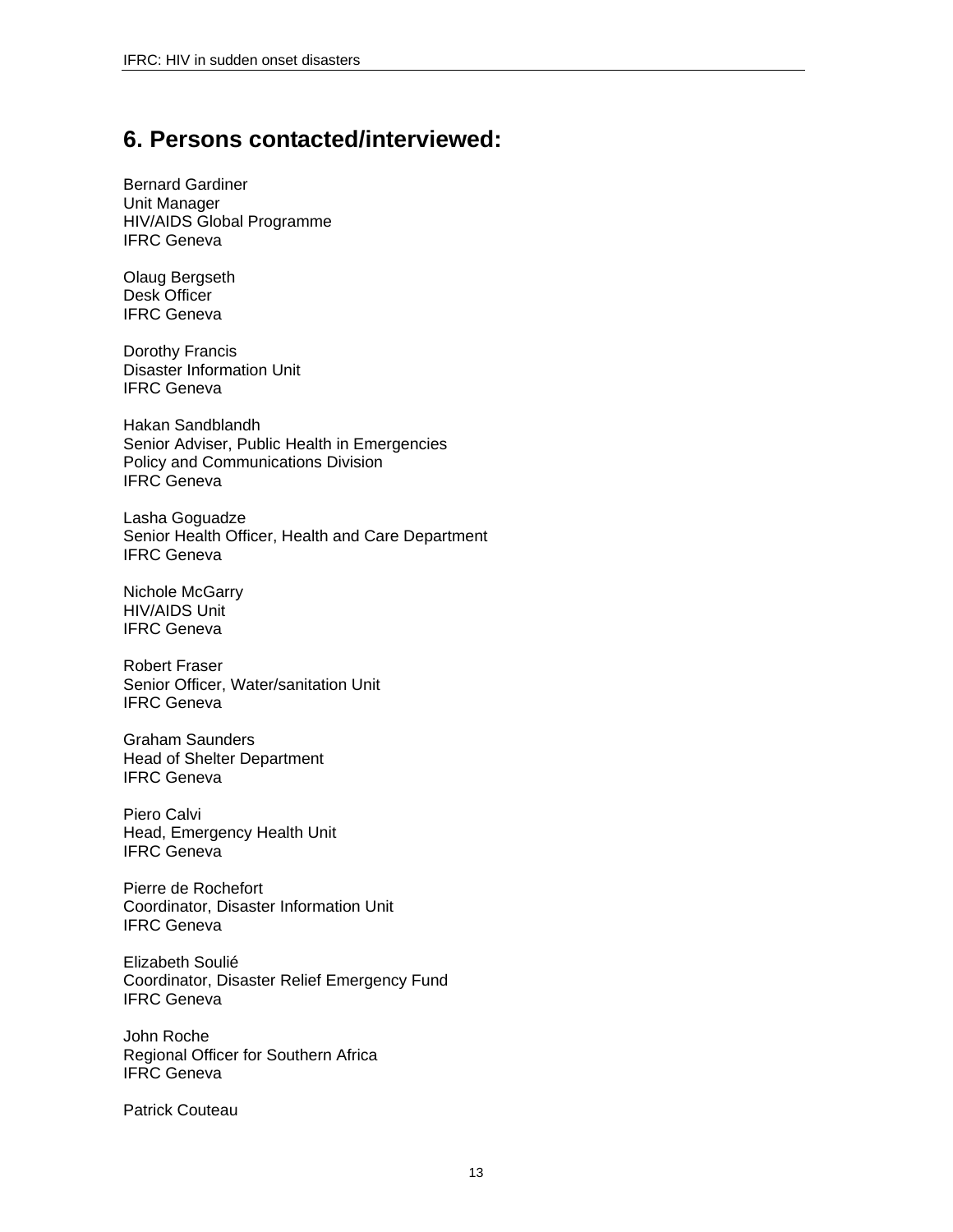HIV coordinator, Southern Africa IFRC Johannesburg

Getachew Gizaw Senior Officer, Care, Treatment and Support IFRC Geneva

Irene Amuron HIV/AIDS Project Officer, Uganda Red Cross Society

Robert Baldwin Advisor Asia Pacific Network of PLHIV (APN+)

Awaiting response: Fernanda Teixeira IFRC Mozambique

Adelheid Marschang Former IFRC, now in Sudan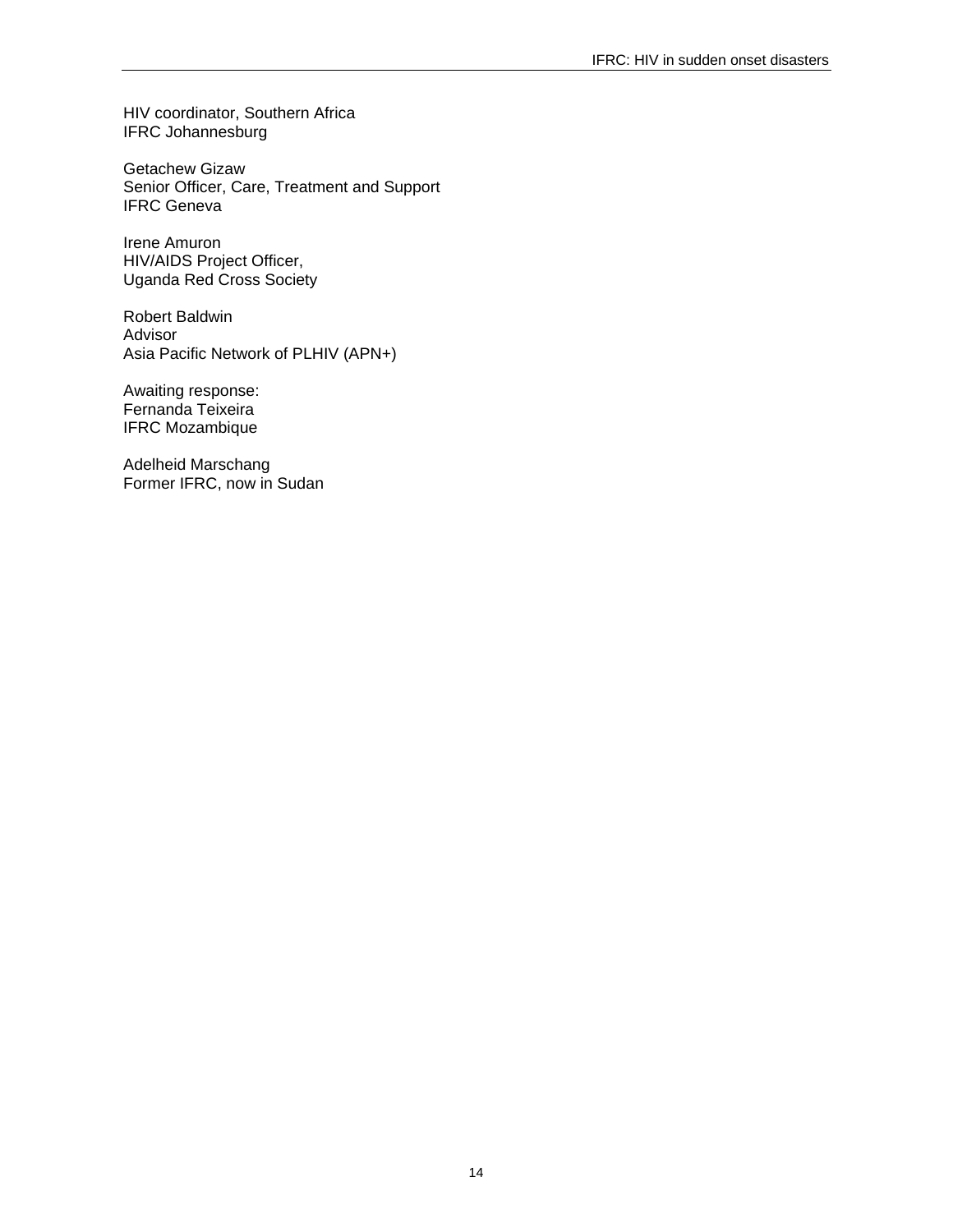## **7. Documents reviewed**

IFRC, Global Alliance overview, 2006

IFRC, HIV/AIDS policy, 2002.

IFRC Point of View: Health: Water, Sanitation/Hygiene and PLWHA, 2005

HIV/AIDS CD, including Assessment report and program guidance

ANP+, The Asian Tsunami: An analysis of its effect on People Living with HIV and AIDS, Project Report, April 2007.

OCHA, Uganda Floods, Lessons Learnt, January 2008.

Uganda Red Cross Society, HIV lessons from the floods document

Uganda Red Cross Society, Assessment Report Karamoja region, 2007.

Southern Africa…Not business as usual. IFRC 2003.

2003 IFRC report on Southern Africa… not business as usual. Outlines HIV/AIDS links to food insecurity and poverty and suggests a model for addressing needs. The community care package suggested includes a holistic approach list, with TB DOTs and Malaria prevention. See page 13 of report.

A Long Way – The Lake Victoria Programme, IFRC, E3000/2007.

Details a SIDA-funded project of the Swedish Red Cross to address health, (specifically through reducing HIV/AIDS prevalence through behavior change, communications and support); disaster management; and capacity building. Focus on fishing as livelihoods in Lake Victoria and small income generating projects. The report mentions the high number of AIDS orphans, the presence of commercial sex work to raise money. The report mentions prevalence of 35% in some areas, attributed to cultural practices such as wife inheritance and the "high numbers of prostitutes who are involved in the fishing trade." (p. 10). A high HIV area with heavy flooding, worsened by deforestation and poverty.

Mozambique: cyclone early warning system in practice, case study IFRC, 5/2007.

Mentions HIV prevalence but makes no direct links with the situation and those living with HIV. Does talk about the success of local disaster committees created in 2002 in the early warning of Cyclone Favio in February 2007.

Supporting global tuberculosis control. Links with HIV and RCRC as part of move to MDGs and work with WHO.

TB-HIV Strategic review, British Red Cross, 2008.

Discussion of Mozambican and Kenyan HIV and TB integration/national response. No discussion of natural disasters or conflict in the interaction. Points made that scale up needed, greater linkages must be made, and data collection on TB is missing. No links to sudden onset disasters or others.

VCA Training case studies: Annex F: Sri Lanka.

In the discussion of VCA post-Tsunami, one finding was of advocacy success using the VCA. The government agreed to put up streetlights on access roads to the village, making it safer for women at night. This is not linked in the text or case study to HIV, but has